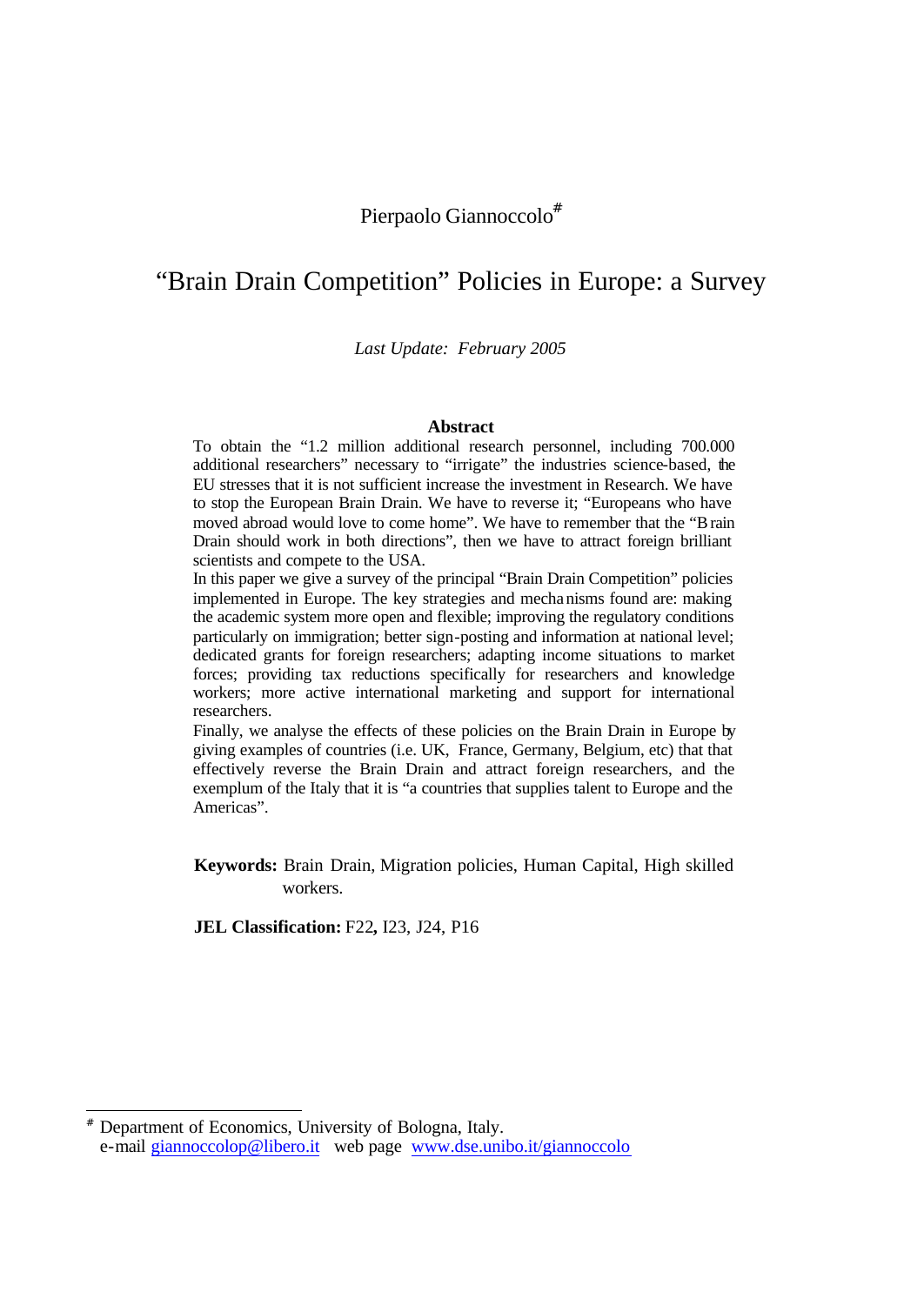# **Introduction**

In this paper we give a survey of the principal "Brain Drain Competition" policies implemented in Europe.

First we analyse briefly the Brain Drain phenomenon in Europe and how the European Union suggests to the Member States to solve this problem.

Second, we analyse several examples of these "Brain Drain policies". We divide these policies in seven macro –groups: immigration policies; incentives to the researchers and their family; grants and scholarships; tax and salaries; investment in Research; marketing and recruiting policies; studies and analysis of the immigration policies of the others countries.

Finally, we analyse the effects of these policies on the Brain Drain in Europe by giving examples of countries (i.e. UK, France, Germany, Belgium, etc) that effectively reverse the Brain Drain and attract foreign researchers, and the exemplum of the Italy that it is "a country that supplies talent to Europe and the Americas" and that suffers a dramatic 'drain' of its researchers.

## **1. Brain Drain in Europe**

The Brain Drain phenomenon is relevant in Europe and it is considered a key factor in a *knowledgebased economy*. As we report below, there are several scientific articles, studies, EU's Reports and newspapers' articles that emphasize how the Brain Drain is important.

In the Time Europe, "How To Plug Europe's Brain Drain" (2004 ), Jeff Chu reports:

*"Brain Drain isn't a purely academic problem. Billions of euros and tens of thousands of jobs are at stake, because science drives economic growth in the IT, biotech and pharmaceutical sectors. Europe can't afford to fall further behind."*

Furthermore, the recent Commission Communication "Investing in research: an action plan for Europe" (2003) stresses that:

*"More and more adequately skilled researchers will be needed in Europe in order to fulfil the targeted increase of investment in research by 2010. Increased investment in research will raise the demand for researchers: about 1.2 million additional research personnel, including 700.000 additional researchers, are deemed necessary to attain the objective [In head count. These are orders of magnitude, the precise results depending on hypotheses retained. There were about 1.6 million researchers in Member States and acceding countries in 2000.], on top of the expected replacement of the ageing workforce in research."*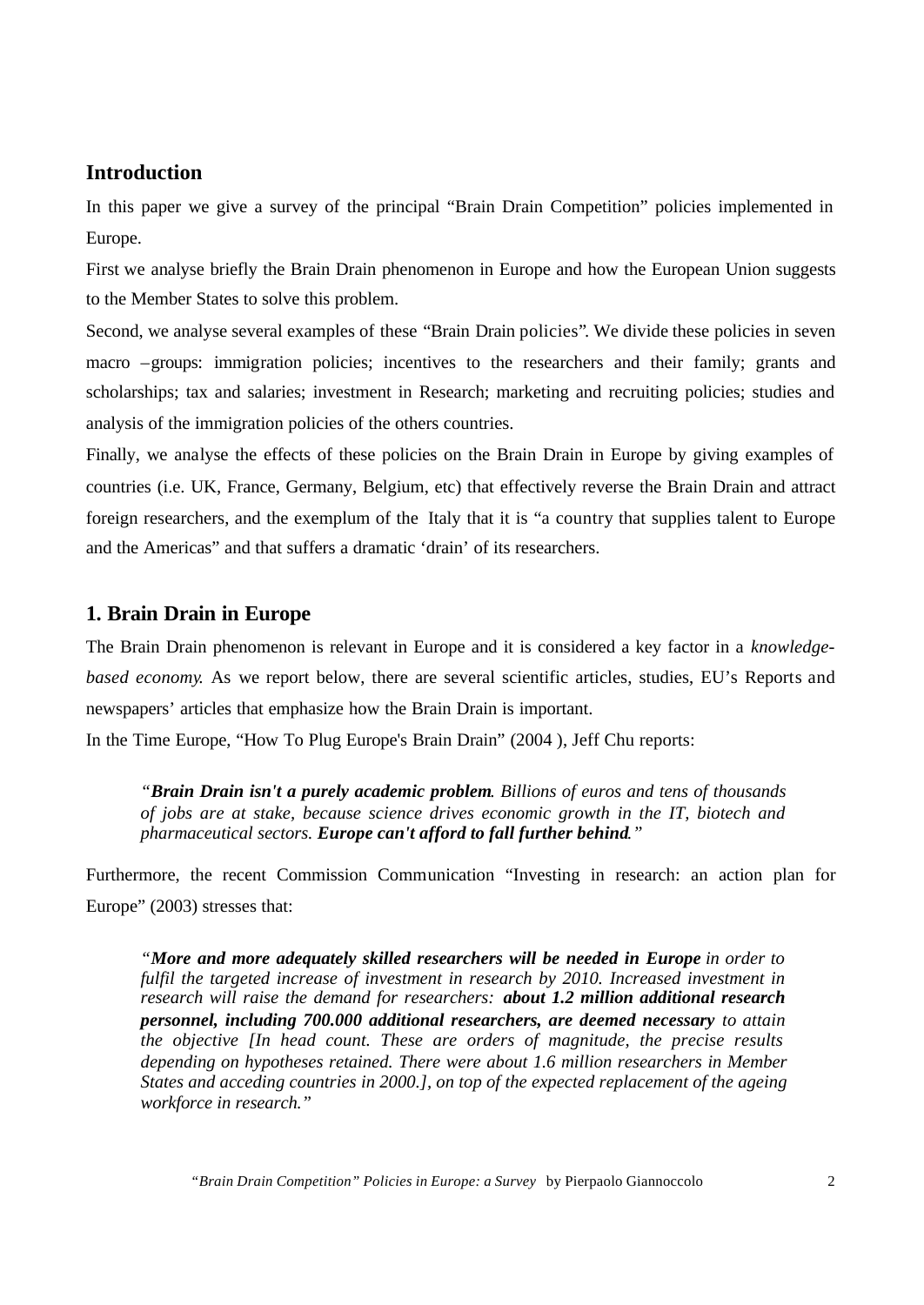Moreover, A. Wyckoff, analyst of the Organisation for Economic Cooperation and Development, says:

*"Growth in the future will come from industries that are science-based, Europe needs scientists to irrigate them."*

Finally, D. Martin-Rovet, in "Opportunities for Outstanding Young Scientists in Europe to Create an Independent Research Team"(2003), writes:

*"Researchers want centres of scientific excellence and access to the best and latest scientific equipment. They want increased research funding and better salaries. They look for a society where science is respected and where their social status is esteemed. […] Young scientists need independence and autonomy. The best of them want to create their own teams and to acquire scientific as well as financial responsibility for managing their own project. For this they need time money and personnel. These conditions are only partially available in Europe; unfortunately we all know that even if the science is excellent the R&D funding is often insufficient. The recognition of a reasonable status for scientists and scholars has still a long way to go and the traditional academic hierarchy frustrates the young and reduces their productivity."*

That message is getting through to Europe's politicians, including policymakers at both the national and EU levels. Amid the chronic complaints about bureaucracy and lack of resources, there are signs of progress<sup>1</sup>. Some European institutions, public and private, offer researchers better funding, better facilities, better support for entrepreneurship and competition, and an overall better environment for world-class science. No single European country has the **Brain power** to compete to America's scientific pre-eminence, but several European countries implement mechanisms and strategies to attract researchers. Furthermore, the EU is trying to develop a European Research Area — a "common market" for science — building networks, pooling strengths and raising standards regionwide. The objective of these policies can be identify in what the German Chancellor Gerhard Schröder noted when presented his government's priorities for 2004,

*"Only if we manage to keep our innovation at the top will we be able to reach a level of prosperity that will allow us to keep our welfare system in today's changing conditions".*

EU leaders vowed to make the union *"the most competitive and dynamic knowledge-based economy in the world"* by 2010. But, as reported the Time Europe, "one of the most worrying signs of their failure is the continued Drain of Europe's best and brightest scientific brains, who finish their degrees and pursue careers in the U.S. Some 400,000 European science and technology graduates now live in the

 $1$  J. Chu (2004)

*<sup>&</sup>quot;Brain Drain Competition" Policies in Europe: a Survey* by Pierpaolo Giannoccolo 3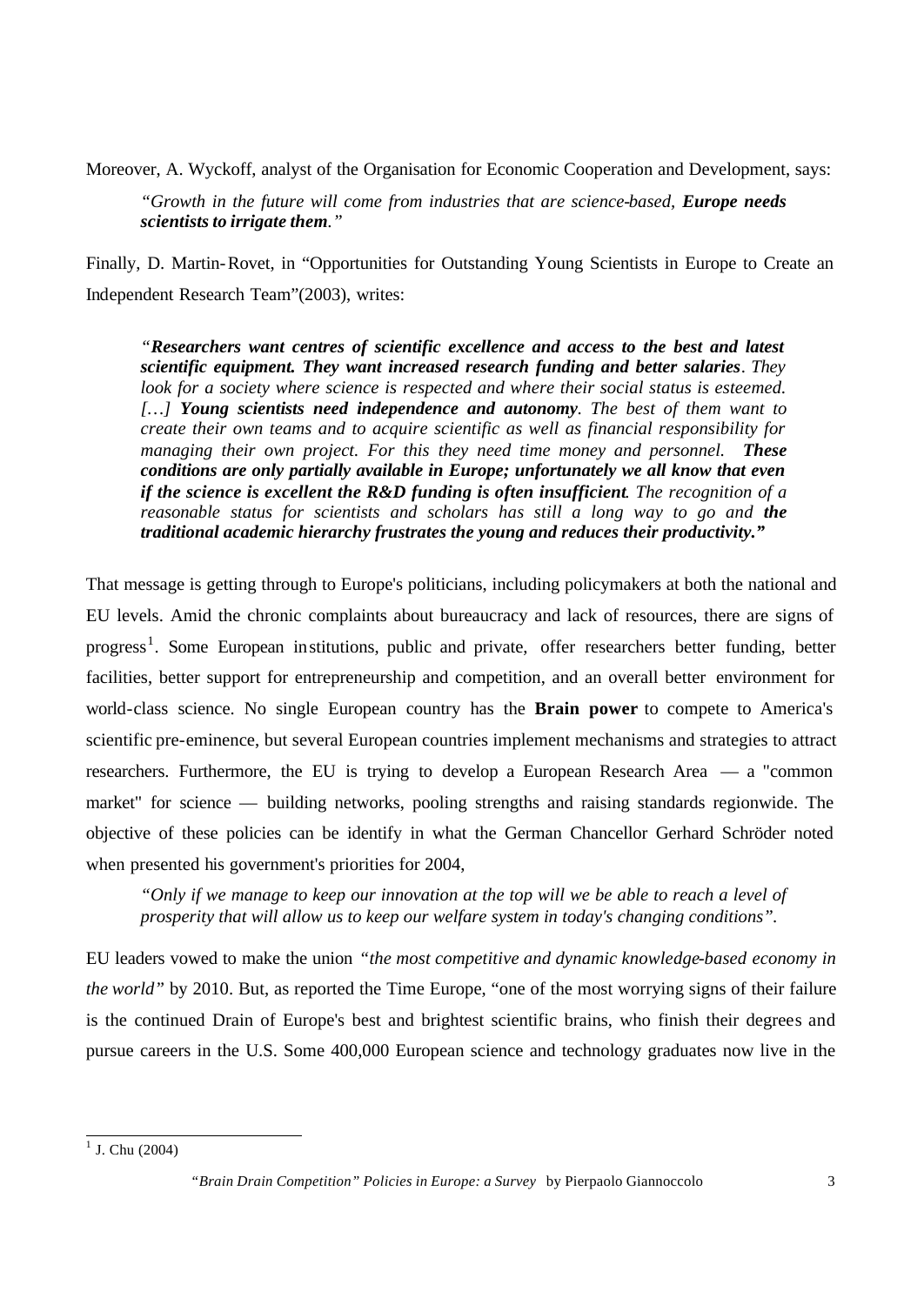U.S. and thousands more leave each year". A survey released by the European Commission found that only 13% of European science professionals working abroad currently intend to return home.

Furthermore, only Finland and Sweden have reached the EU goal of spending 3% of GDP on research. For the whole union to hit the target by 2010, R&D investment must grow by 8% a year — nearly twice the 4.5% annual increase recorded since 1997.

# **2. How the EU suggests to solve the Brain Drain problem in Europe?**

Breimer of LERU [League of European Research Universities] ,says:

*"At Lisbon in 2000, the EU set its own challenge: to compete. What this means is that Brain Drain should work in both directions — we should make ourselves attractive to the U.S., too. If Europe follows the lead of its most innovative institutions, it can do just that, and it will have a ready audience: Europeans who have moved abroad would love to come home".*

We have to remember that the "Brain Drain should work in both directions", then the European Commission suggests, from one side, to invest more in research (3% of GDP) and, from the other side, to implement policies and strategies to reverse the Brain Drain and "make the Europe attractive to the researchers from the rest of the world". In the paragraphs below, we analyse deeply these concepts.

## **2.1 "More Research for Europe – towards 3% of GDP"**

The subsequent Spring European Councils (Lisbon 2000, Stockholm 2001, Barcelona 2002 and Brussels in 2003) have endorsed the ERA (European Research Area) and set a series of objectives inviting the Commission and the Member States to take due account of the possible shortage of human resources in R&D as well as of the importance of enhancing the training and mobility of researchers.<sup>2</sup> The issue of human resources in R&D was also raised in the context of the 3% objective<sup>3</sup>, particularly in the Communication "More Research for Europe – towards 3% of GDP" which underlined the fact that Member States and the research community need to be aware of the risk that a lack of sufficient human resources in R&D constitutes a bottleneck to the attainment of the 3% objective. This is further developed in the recently adopted Communication "Investing in research: an action plan for Europe".

<sup>&</sup>lt;sup>2</sup> COM (2003)

 $3$  At the March 2002 Barcelona European Council, the EU agreed that overall spending on R&D in the Union should be increased with the aim of approaching 3% of GDP by 2010.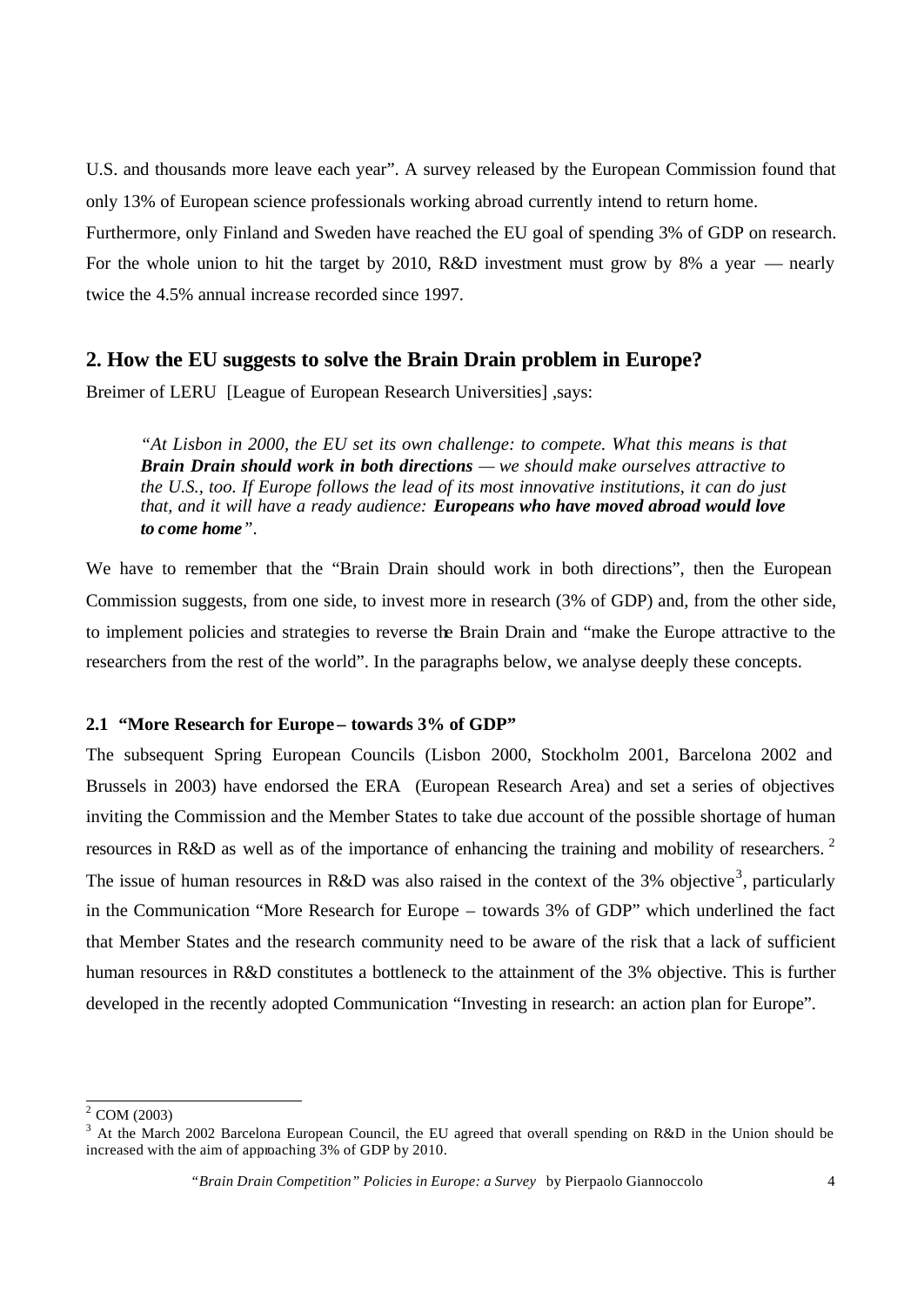### **2.2 Reverse the BD and "make Europe attractive to researchers from the rest of the world"**

The EU needs to attract researchers from the rest of the world. To do it, European Commission President Prodi has called for up to 1.7 million immigrants to fill an EU-wide labour shortage through a system similar to the US "green card" for "qualified immigrants"<sup>4</sup>.

Furthermore, in the report of the European Commission: *"High Level Expert Group on Improving Mobility of Researchers - Final Report (4 April 2001)"*, we found the following important notes:

*The Commission adopted on 18 January 2000 a Communication "Towards a European Research Area." The Communication deals with adequate human resources for the future needs of European research. Greater mobility of researchers, promoting a European dimension into scientific careers and making Europe attractive to researchers from the rest of the world are among the key elements for achieving this. […] The European Research Area was taken up during the Lisbon European Council on 23-24 March 2000. The European Council asked the Council and the Commission, together with the Member States where appropriate, to take the necessary steps to remove obstacles to the mobility of researchers in Europe by 2002 and to attract and retain high-quality research talent in Europe. […]*

*The Research Council of 15 June 2000 adopted a resolution, in which it invited the Member States and the Commission to cooperate in order to identify and take action in view of removing present obstacles to the mobility of researchers to facilitate the creation of a genuine European scientific community.*

Additionally, in this report, there are "Good practice examples" of polices and initiatives of the member states with the aim to give to the others members some suggestions and "benchmarking mechanisms and strategies to attract researchers". Some of these examples are reported in the next chapter.

 4 AFX European Focus, 2001.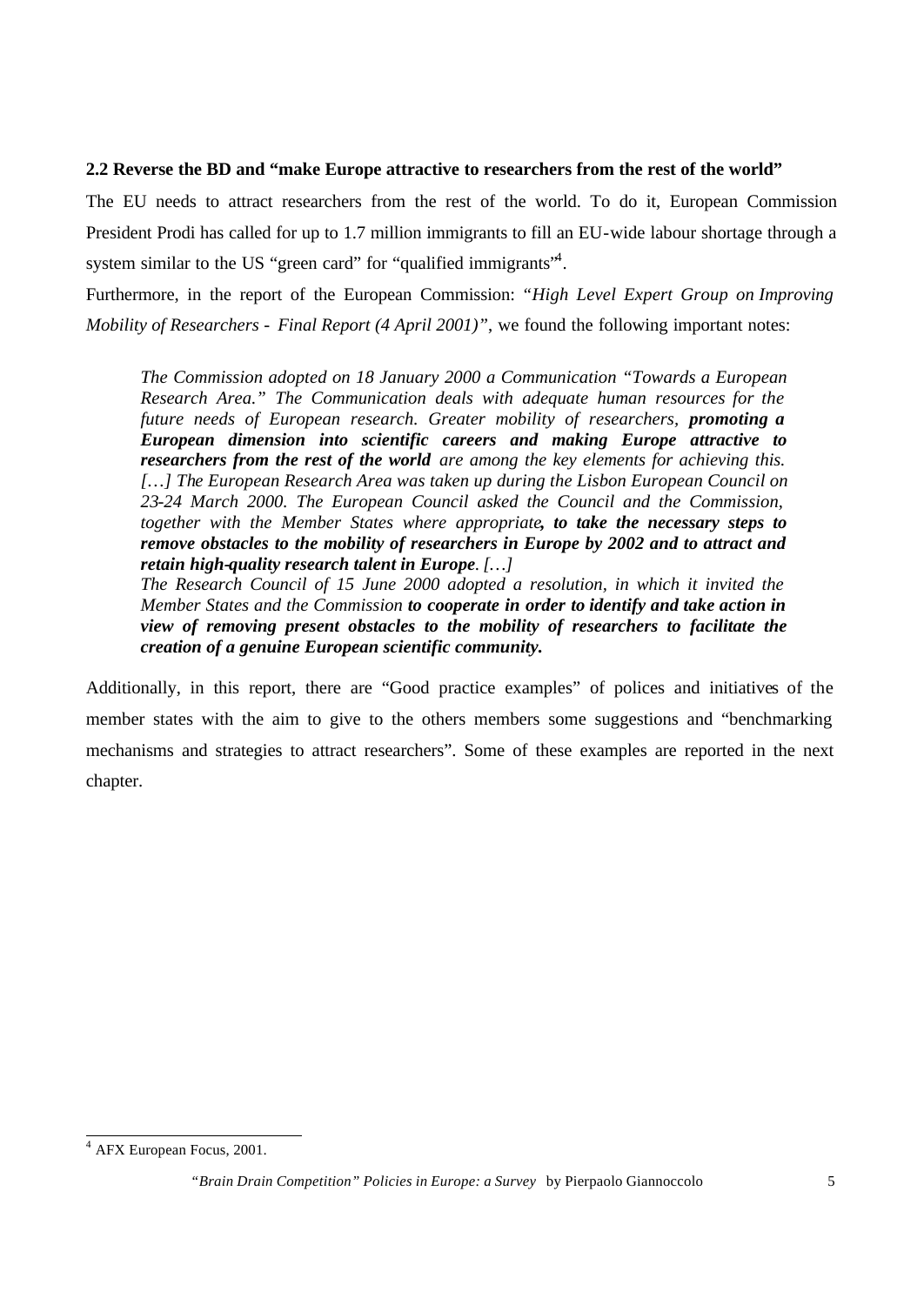## **3. "Brain Drain Competition" Policies in Europe**

In this chapter we give a survey of the principal "Brain Drain Competition" policies implemented in Europe. The key strategies and mechanisms found are: making the academic system more open and flexible; improving the regulatory conditions particularly on immigration; better sign-posting and information at national level; dedicated grants for foreign researchers; adapting income situations to market forces; providing tax reductions specifically for researchers and knowledge workers; more active international marketing and support for international researchers.

We have divided these policies in seven macro -groups: immigration policies, incentives to the researchers and their family, grants and scholarships, tax and salaries, investment in Research, marketing and recruiting policies, studies and analysis of the immigration policies of the others countries.

These policies are also schematised in the tables in Appendix.

## **3.1 Immigration Policies**

A number of EU countries have taken a proactive role, from enacting legislation to facilitate foreign researcher entry.

**Examples:** Concerning entry regulations for researchers, France has a particular scientific visa procedure for third country researchers and holders of scientific visa are exempt from work permits. Furthermore, a work permit is automatically issued for spouses. Germany has alleviated rules for work permits for third country researchers funded within EU programmes. Finland has flexible administrative arrangements for researchers participating in research exchange programmes. The UK has alleviated rules for researchers and research students wishing to remain in the UK.

Furthermore, there are countries that introduce special measures to facilitate the entry of skilled workers in current demand.

**Examples:** In Germany there is the 'IT-specialists Temporary Relief Programme' with a quota of 10000 work permits to third country nationals. The UK has a proven record of drawing on foreign talent to meet labour market demands and also sending many qualified scientists and engineers overseas. Ireland's work permit system and the changing social and political environment in Europe has brought about some significant shifts in Ireland's option to turn to foreign workers to meet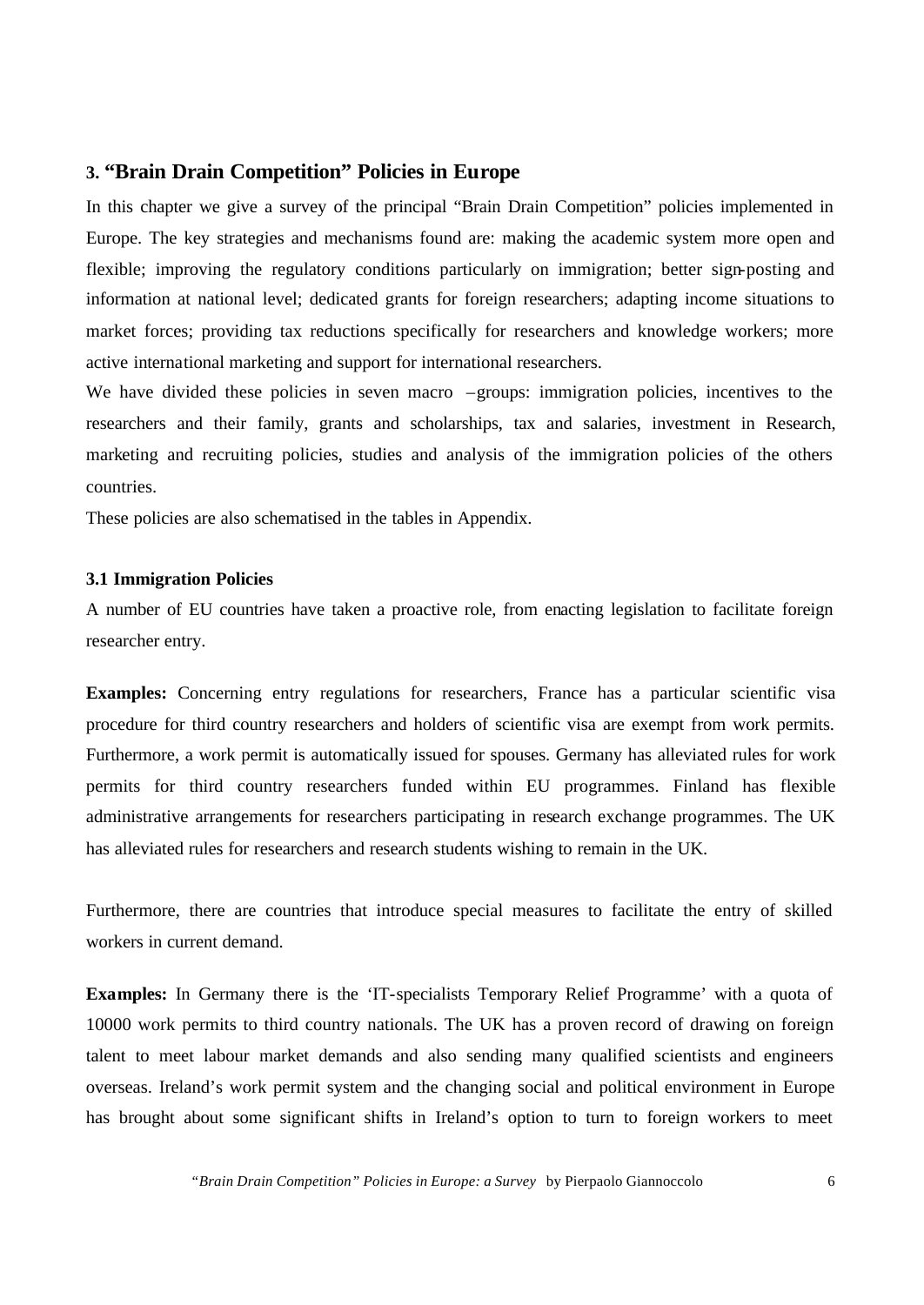domestics need. Furthermore, the Irish government is providing fast tracking of skilled workers in designated sectors (a 5-year programme to attract IT and biotech persons to Ireland); it has reduced the administrative burden of intra-company transfers. It also has an initiative to attract Irish researchers home for tenure positions. Denmark introduced fast tracking of IT skilled persons as part of 'job-card' initiative in July 2002.

At the same time, there are countries that still have restrictions and challenges.

**Examples:** The Netherlands, Greece and Belgium continue with restrictive employment policy, although there are special considerations for highly skilled workers that are in demand (e.g. IT). Procedures for R&D workers and IT specialists are accelerated. although it does allow for a large share of permits going to highly skilled workers. As well, while all meet the same conditions, the procedure for R&D workers has been accelerated. IT specialists have also been fast tracked. Yet others like Spain and Italy are producing highly skilled personnel that leave to pursue research abroad because of lack of research opportunities at home and more generally, a mismatch of supply and demand.

#### **3.2 Incentives to the researchers and their family**

Some countries provide language courses for researchers and their family.

**Examples:** Greece provides easier access to fast-track language courses and language courses to the family. In Germany, the Alexander von Humboldt Foundation and the German Academic Exchange Service provide support for language courses before the start of the fellowships they finance. Likewise, in some countries, e.g. Luxembourg and Finland, special language and cultural support is offered to accompanying children both in the foreign and mother tongues

Furthermore, several countries introduce Incentives and facilitation to the researcher's family

**Examples:** In some countries, e.g. Finland, the researcher's family is taken into account when granting funding for stays abroad. In the new Greek programme for temporary employment of foreign researchers, moving costs for the family are also covered. In Finland and Sweden, all children have the right by law to day-care. As we have report in the previous paragraph, some countries extend the special language and cultural support also to the research's family (Luxembourg, Greece and Finland).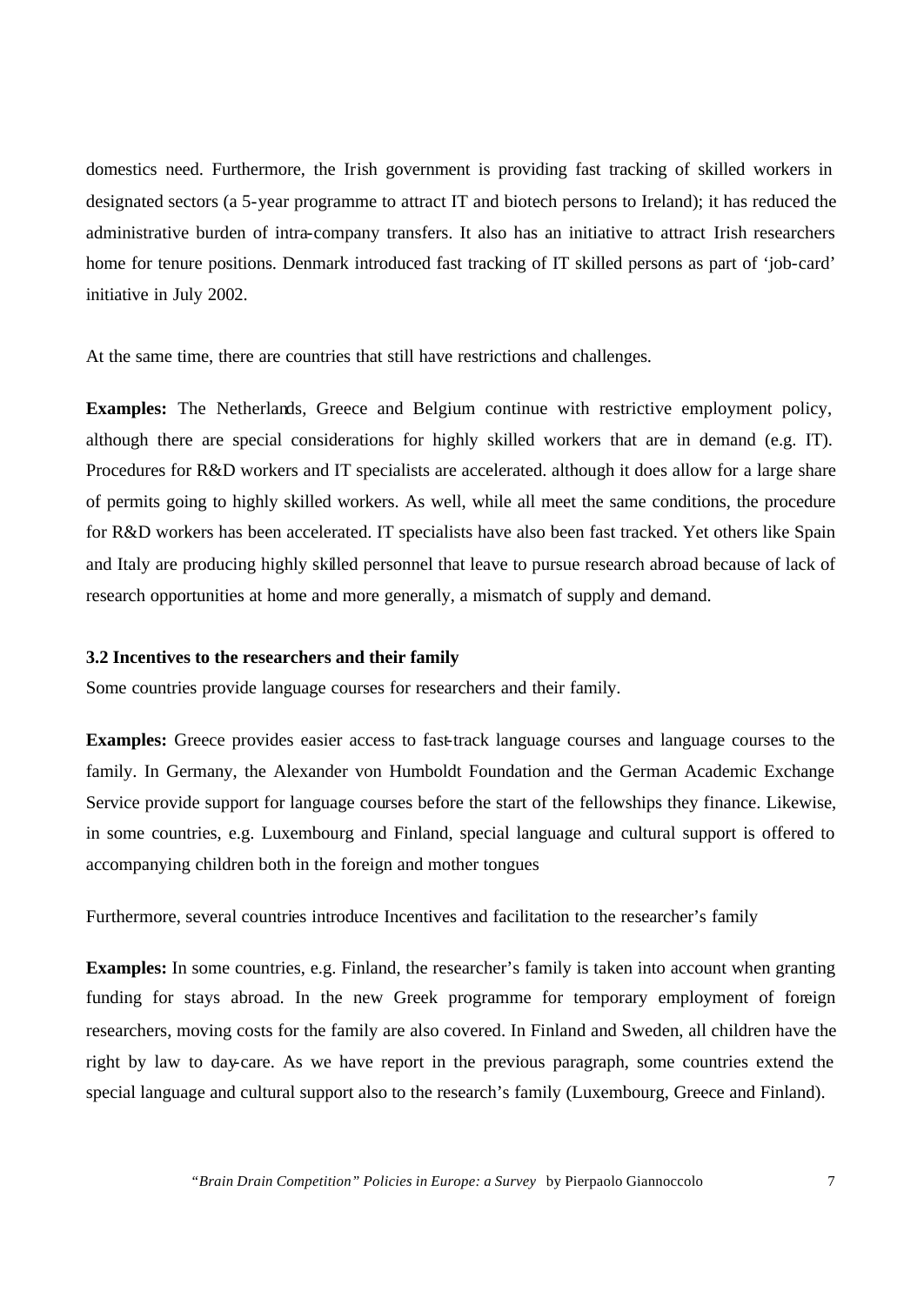A the same time, there are countries that introduce incentives and facilitation to the Researchers

**Examples:** In some countries, for instance in Belgium, replacement costs for researchers on sabbaticals are covered. A method, used in a Greek research institute, to integrate foreign scientists into the local research environment is to encourage their participation in the decision making of the host institution. In certain countries, foreign researchers recruited to a university may have transition periods, during which they may teach in a foreign language, before being obliged to teach in the local language. A new initiative has been taken by the Dutch research council (NWO) to stimulate the development of research careers. This includes measures for mid-career researchers to establish their own research groups. In Finland, foreign researchers can benefit from reduced fees, subsidised accommodation and guesthouses mostly for short stays. Finally, in France, the Kastler Foundation provides personalised assistance to researchers from abroad.

### **3.3 Grants and Scholarships**

At the Community level and in the Member States, there are prolific numbers of transnational mobility schemes, grants and scholarship.

**Examples:** Since the 1990s, Portugal has had a policy of advancing training of human resources and supports granting of scholarships to support postdoctoral research by foreigners in Portugal. Furthermore, Portugal has increased the number of mobility fellowships for incoming foreign researchers by 50% from 1994 to 1999. Finland, as an example, has bilateral research exchange schemes with many of the candidate countries. Almost 50% of Luxembourg's national research grants are allocated to non-nationals. Germany provides scholarships to foreign scientists who establish research groups in Germany, for the purpose of preventing the loss of German postdoctoral scientists. Furthermore, the Kosmos Award, a prize of DM 750,000 is given to establish a group of young researchers in Germany. The UK spends  $\pounds$  62 million on foreign students compared to £254 million on home students, which is a ratio of nearly 1:4.

However, most university studies are free of tuition fees so the need for financing is limited to the living costs in Finland. CIMO and the Academy of Finland can provide funding for the foreign researchers. Finally also France, Netherlands and Denmark have research grants and fellowships for increase the presence of non national researchers.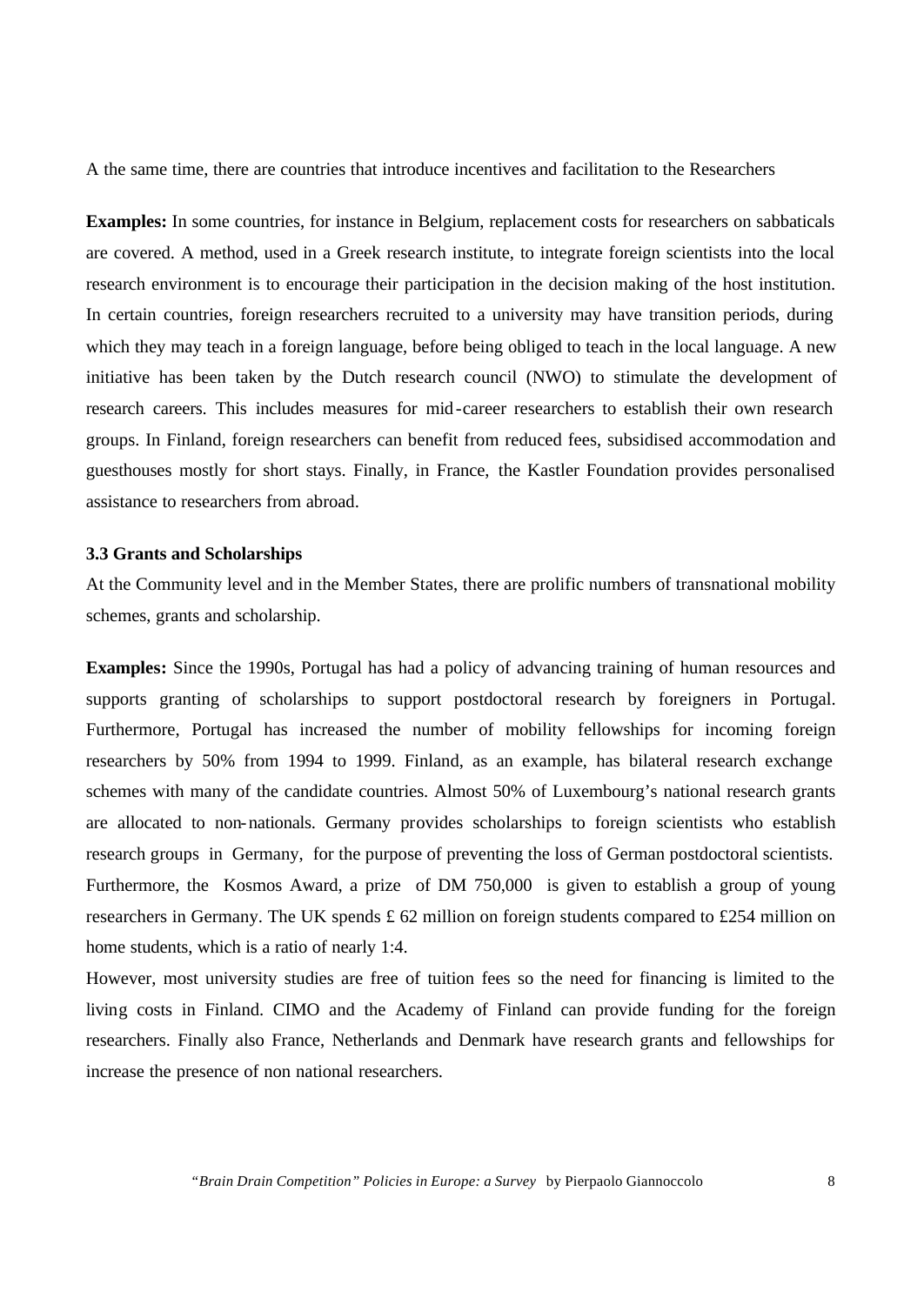#### **3.4 Tax and salaries**

Differences in the social security systems and levels of taxation in different Member States may make it unattractive to move from countries with a high level of social security benefits (for instance, a long maternity leave) or to countries with high taxation and social security contributions.<sup>5</sup> Salaries constitute one of the most visible issues of career recognition.<sup>6</sup>

Starting from this point some countries introduce tax reduction from researchers and knowledge workers.

**Examples:** There are several examples of countries that providing tax reductions specifically for researcher and knowledge workers: Denmark, Sweden, Netherlands and France. In particular, Denmark and Sweden outstanding researcher tax reduction for up 3 years from 40% to 25%, furthermore, in Netherlands, speciality workers compensated with a rebate of 30% of total earned during stay.

Other countries providing different policies for highly skilled specialist: Austria is moving towards a system where researchers in the public sector are no longer civil servants and are therefore not part of the specific civil service pension system. Final, Britain attempts to retain teachers educated in country by writing off student loans of graduates who enter the teaching profession.

#### **3.5 Investment in Research**

"*Researchers want centres of scientific excellence and access to the best and latest scientific equipment. They want increased research funding and better salaries*". Increase the investment in Research is a good policy to making a country attractive to researchers from the rest of the world. We report as exemplum the strategies of Irish, Germany, UK and France.

**Examples:** The Irish government has put a new emphasis on science, especially the kind that can benefit the rest of the economy. The 2004 government budget includes new tax relief for companies that invest in R  $\&$  D. It also boosts funding for the state-backed Science Foundation Ireland (SFI) by 62%, in a move meant to speed construction of a solid scientific-knowledge base and make Ireland more attractive to firms in high-value sectors like biotechnology. SFI will plow €400 million into research over the next three years, including millions for fields such as mathematics and earth science, which are often neglected in favour of more obviously commercial sectors.

l

<sup>&</sup>lt;sup>5</sup> COM (2001a)

 $6$  COM (2003)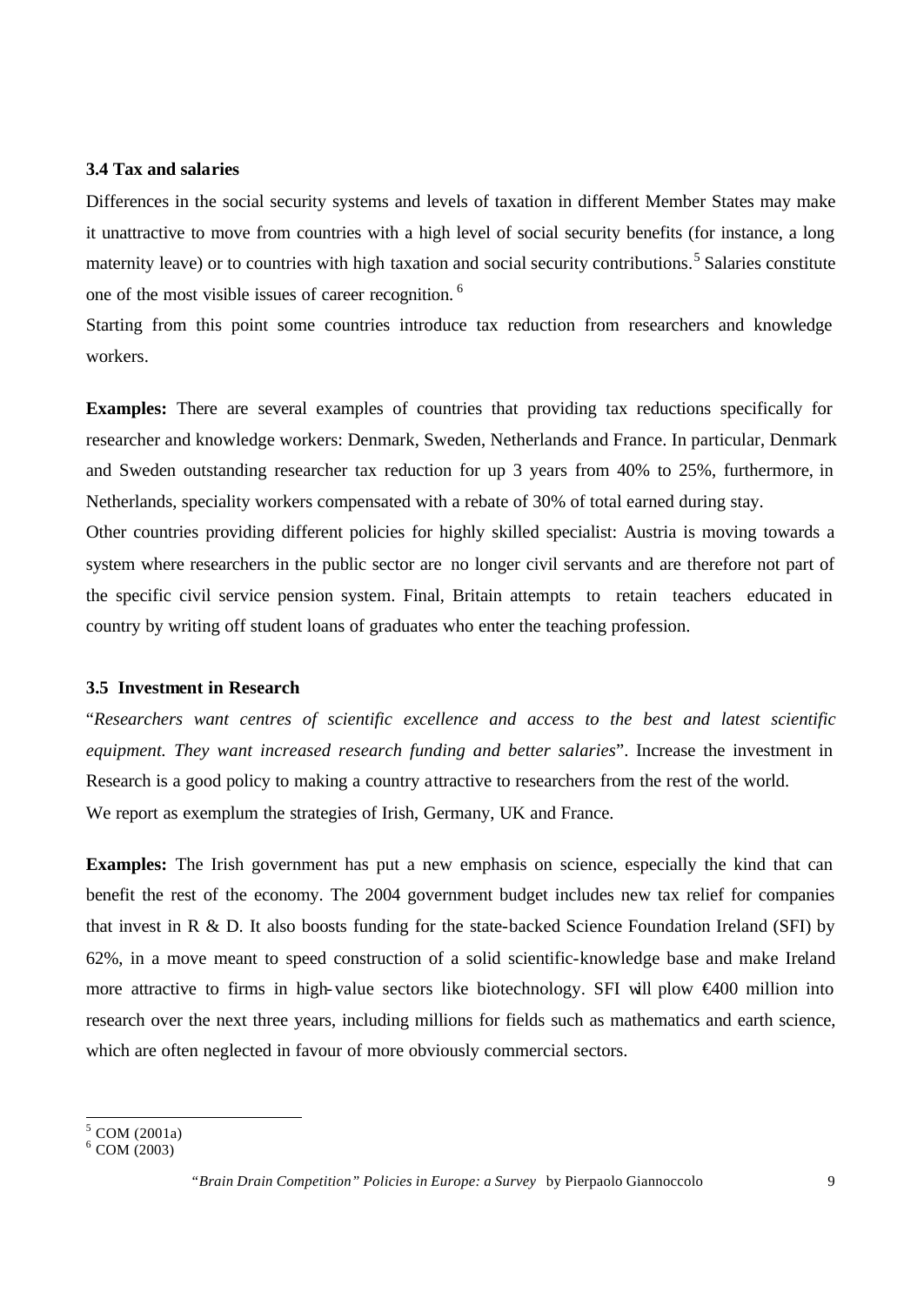William Harris, SFI's director general, says:

*We want to make Ireland a place that's not only friendly to scientists, but sciencefriendly, the focus — and the funds — are paying off.*

The Volkswagen Foundation recently announced an initiative to reverse the Brain Drain from Germany. The new initia tive will enable higher education institutes in Germany to attract young scientists by establishing professorships in innovative research areas. The programme, which has been named after the mathematician Georg Christoph Lichtenberg, is aimed at three target groups, i.e. young postdoctoral researchers working in Germany, German Postdoctoral scientists willing to return from a research stay abroad, and internationally renowned scientists from abroad. The Volkswagen Foundation will fund the establishment of ten to twelve Lichtenberg professorships per year. Universities are required to co-fund the professorships and to ensure their longer term funding. The Volkswagen Foundation is a non-profit organisation, which promotes excellence in higher education and research.<sup>7</sup>

The UK is already in a strong position in terms of attracting international students/researchers. The strength of the science system, along with the presence of both reputable universities and centres of excellence has meant a steady inflow of researchers into the system. Policies to attract international researchers consist mainly of efforts to ease rules of immigration and obtaining work permits. However, there is a rather large budget allocated to the funding of foreign researchers in the UK, which improves the opportunity and in turn the numbers of researchers that gain positions within the UK research area. Adding up the amounts spent on foreign students, (roughly £57 million per year (or 89 MEUR) plus £5m (7.8 MEUR) pounds over three years for the international marketing campaign), we can deduce that the UK spends  $\pounds$  62 million on foreign students compared to £254 million on home students, which is a ratio of nearly 1:4. This means that despite having universities with a world class reputation, and its attractiveness to researchers from many nationalities, Britain is prepared to put a serious financial effort in supporting foreign graduates.

 7 Roos (2003).

*<sup>&</sup>quot;Brain Drain Competition" Policies in Europe: a Survey* by Pierpaolo Giannoccolo 10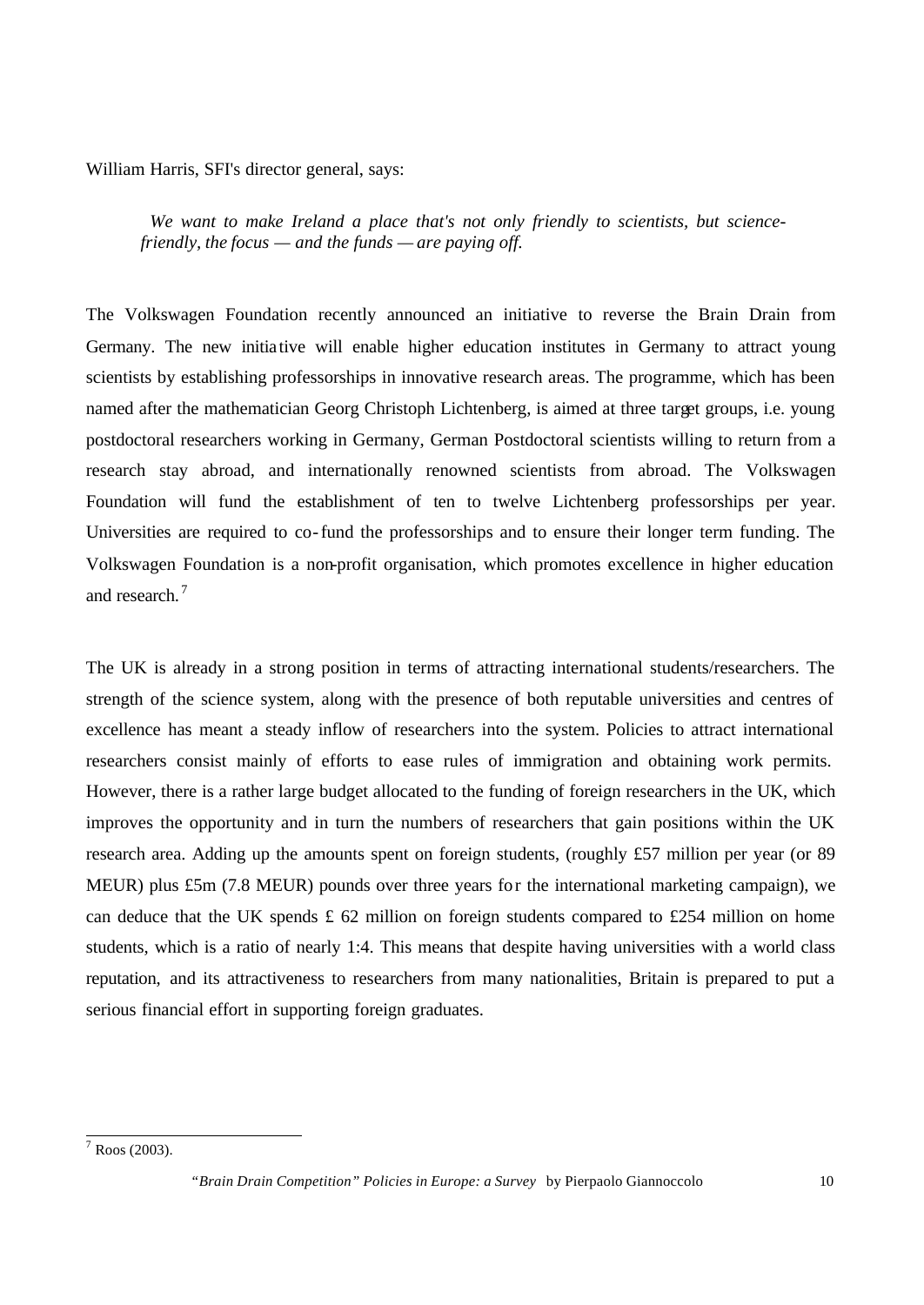France has recently developed a package of measures to make the research system more open and attractive for foreign researchers. Two issues are behind these measures: a need for a more open scientific landscape and the fear of Brain Drain. Two recommendations have been proposed by a highlevel working group, On the one hand, incentive-schemes offering res earchers interesting contracts in France to reduce Brain Drain in the high-tech field. And on the other hand, measures promoting the reintegration of French researchers at home, In particular French post-docs abroad, who merit special attention in facilitating them to return home, for instance through subsidised employment contracts, limited to one year.

## **3.6 Marketing and recruiting policies**

Some countries implement marketing and recruiting policies directly oriented to attract foreign researchers.

**Examples:** In some countries, such as France, the Netherlands, Finland and the UK, there are nationwide integrated Internet sites on opportunities and regulations. In France, the Kastler Foundation provides personalised assistance to researchers from abroad.

Though not always a requirement, it is common practise in many Member States to publish research vacancies internationally. In the United Kingdom, open recruitment is common practice with some schemes supporting the costs of recruiting outstanding researchers from industry or overseas.

In some research funding organisations in Member States (e.g. Portugal, Finland, Sweden), foreign participation in recruitment and/or evaluation committees is compulsory or facilitated by requiring applications to be written in a 'world' language.

Furthermore, the Department for Education and Employment launched the UK Education Brand which marked the beginning of a three-year programme to raise the profile overseas of UK education. The Brand, together with generic marketing materials, supports promotion activities overseas of UK higher education institutions. The budget put towards this initiative is 7.8 million EUR.

An example of policy studied for the return of migrants to their source country is the so called "Irish Christmas recruitment". The Irish Ministers of Enterprise Trade and Development are recruiting expatriates to return to build the software industry; targeting those returning home for Christmas.<sup>8</sup> In France and Finland there is a unified body for the international marketing .

<sup>&</sup>lt;sup>8</sup> Belfast Telegraph (1999).

*<sup>&</sup>quot;Brain Drain Competition" Policies in Europe: a Survey* by Pierpaolo Giannoccolo 11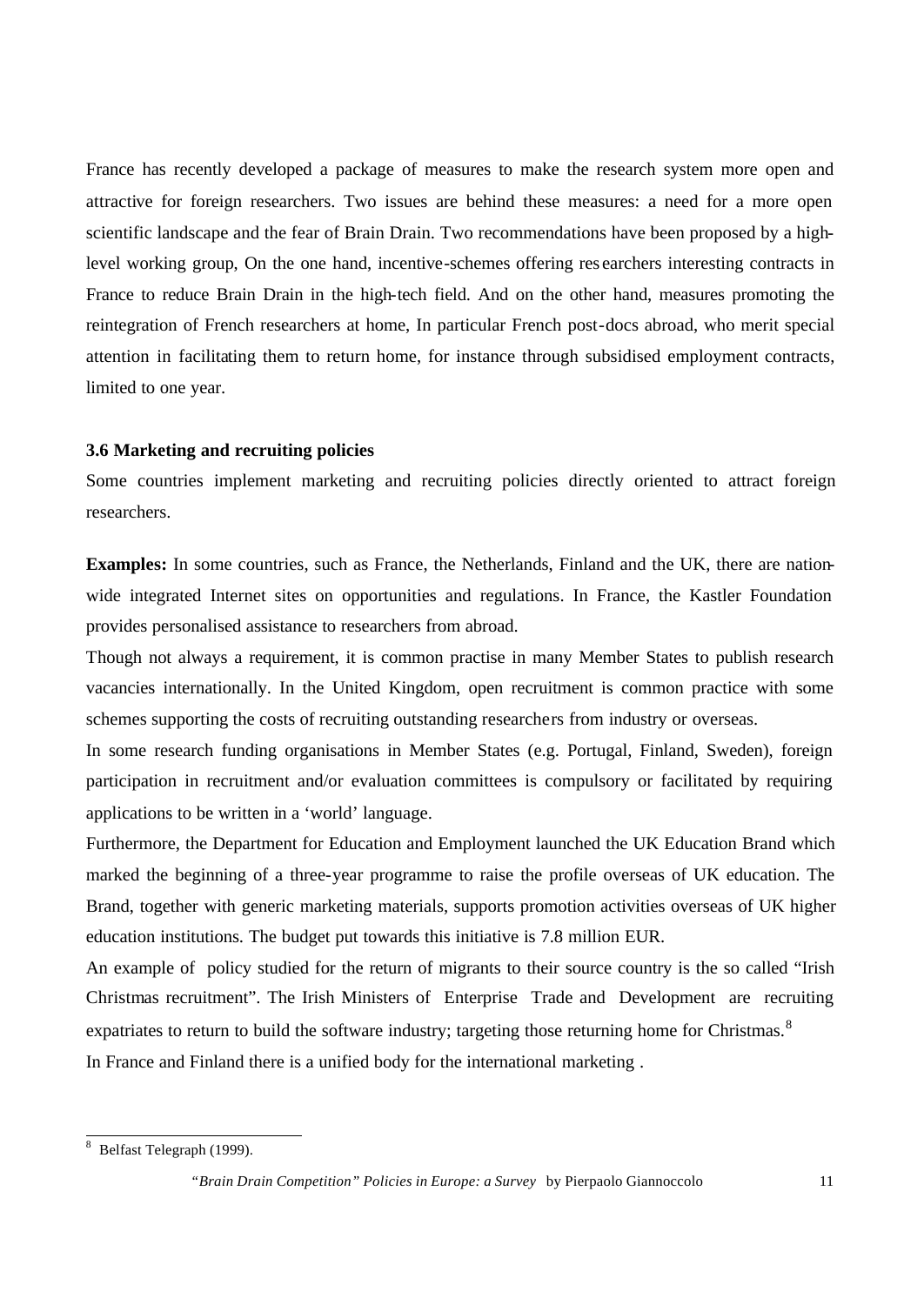In Italy, the Government is trying to turn the Brain Drain into a gain. The so-called operation 'Brain Buster', launched by the MIUR aimed to attract back Italian scientists and/or foreign academics working in the research sector abroad.

Finally, some of these policies of recruiting are specifically devoted to the former eastern bloc countries.

**Examples:** Germany, Austria and France are actively recruiting undergraduate and post-graduate science students from Poland and other former eastern bloc countries. First indications suggest that Germany and Austria are now the top choice for many of the brightest foreign students, who are being offered incentives such as university courses in English and favourable funding schemes.

#### **3.7 Studies and analysis of the immigration policies of the others countries**

There are several studies that analyse the immigration policies of the other countries. The objective of these works is to investigate the motivation to migrate for the high skilled workers, the mechanism and the strategies that some countries adopt to attract foreign talents and give practical examples and benchmarks that can be used by institutions and governments.

## **Examples:** We propose four examples of these studies.

First, there is the report of the European Commission: "High Level Expert Group on Improving Mobility of Researchers - Final Report (4 April 2001)". In this report, there are "Good practice examples" of polices and initiatives of the Member States with the aim to give to the others members some suggestions and "Benchmarking Mechanisms and Strategies to attract Researchers".

Second, there is the study of the ESRC (Economic &Social Research Council): the MOBEX project, which examines the factors that influence scientists to make international career moves. The MOBEX study, which was part of the ESRC Science in Society Programme, took an in-depth look at the science jobs context in Italy and the UK.

Third, there is a new study of the ESRS, an extension of the MOBEX project. This st udy is reported in "Science Brain Drain – How some European countries attract the top scientific talent", ESRC Press Release, March 2004. In this study, the authors suggests that Britain could miss out to other EU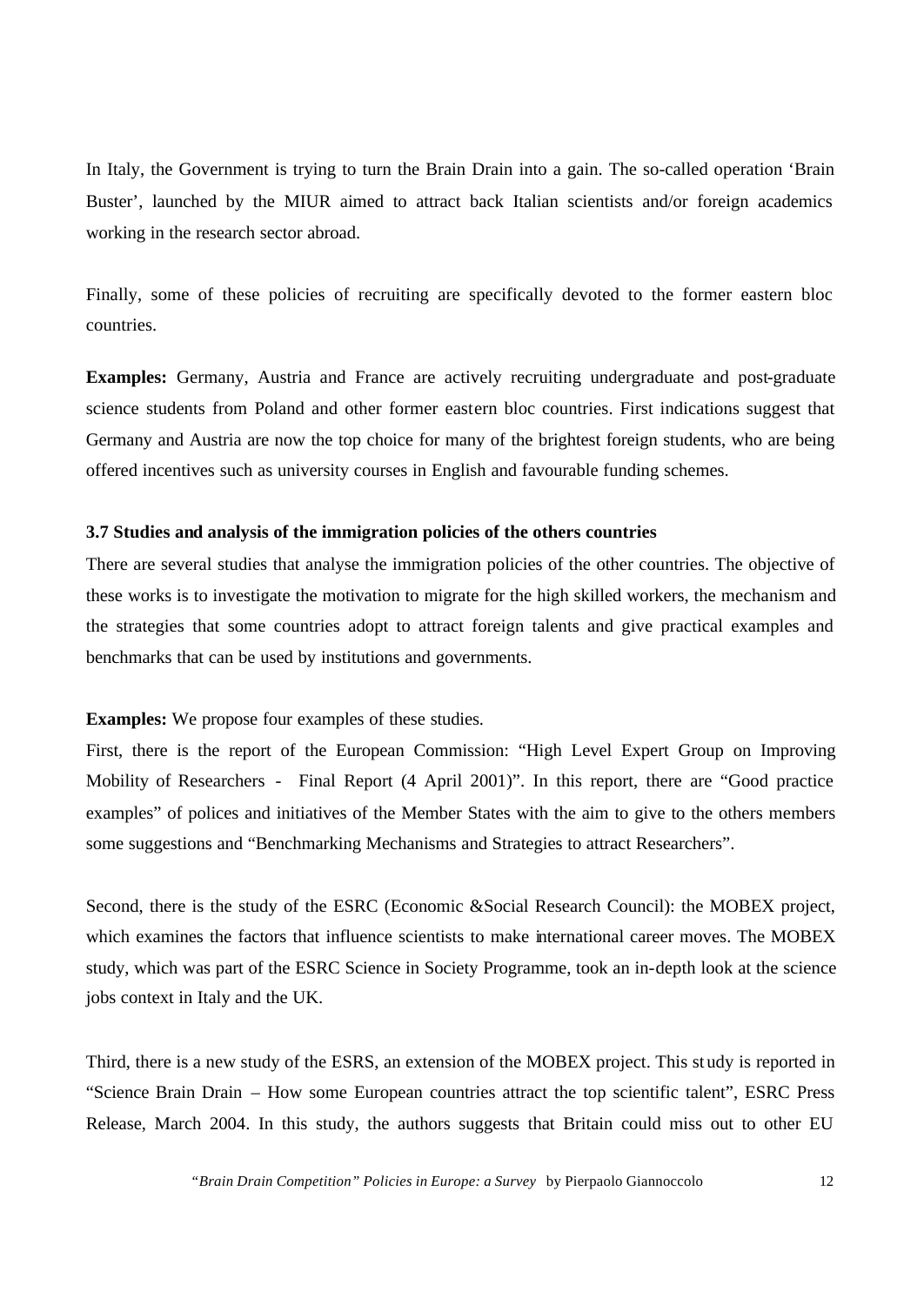countries in attracting scientists from the EU accession countries unless it adopts more proactive policies.

We report what A. M. Lipsett writes about this project in the article "We need to pursue new research brains"<sup>9</sup>.

*As most of us are by now aware, the European Union is on the cusp of swelling; some 10 new countries will become members of the EU on May 1. The repercussions of this enlargement on the UK abound and the research community is no exception. Unless the UK adopts more proactive policies to attract scientists from the soon-to-be EU members, it could miss out to the likes of Austria and Germany - or so says new research from the University of Leeds.* 

*According to the research project, funded by the Economic and Social Research Council, whereas France and Germany are actively recruiting undergraduate and postgraduate science students from Poland and other eastern European countries, the UK tends to sit back and wait for the top scientific brains to come to it. But judging by the findings of the new research, it will need to get to work or face failure, regardless of past performance. The indications suggest that Austria and Germany are now the top choice for many of the brightest foreign science students, who are being offered incentives such as university courses in English and favourable funding schemes. […..] Professor Ackers also warns that the EU policy of supporting centres of excellence to foster skills development and knowledge-transfer could be at odds with the EU goal of creating balanced growth across Europe. The circulation of scientific talent does not in itself constitute brain drain, she says. But problems arise when rates of return are very low and the country or region fails to attract scientific talent from outside, which could reduce the ability of weaker regions to regenerate.*

Fourth, there is the a Irish study: "Benchmarking Mechanisms and Strategies to attract Researchers to Ireland. A study for the Expert Group on Future Skills Needs and Forfás". <sup>10</sup>

In this study we found:

*The Irish scientific research system is currently experiencing an unprecedented growth, following an investment programme launched in 2000. In order to underpin this growth the country is seeking to attract more research graduates from outside the country. In the context of internationalisation of R&D and the mobility of researchers, attracting good researchers has become a major policy issue in all industrialised countries. There is an overall European concern about the scarcity of researchers and lack of skilled personnel. Europe is lagging behind its major competitors US and Japan in terms of researchers as a proportion of the workforce. Since many European countries have started to address this issue, Ireland will face even more competition in attracting research talent.*

 $9^9$  The Guardian (2004).

 $10$  Technopolis Group (2001).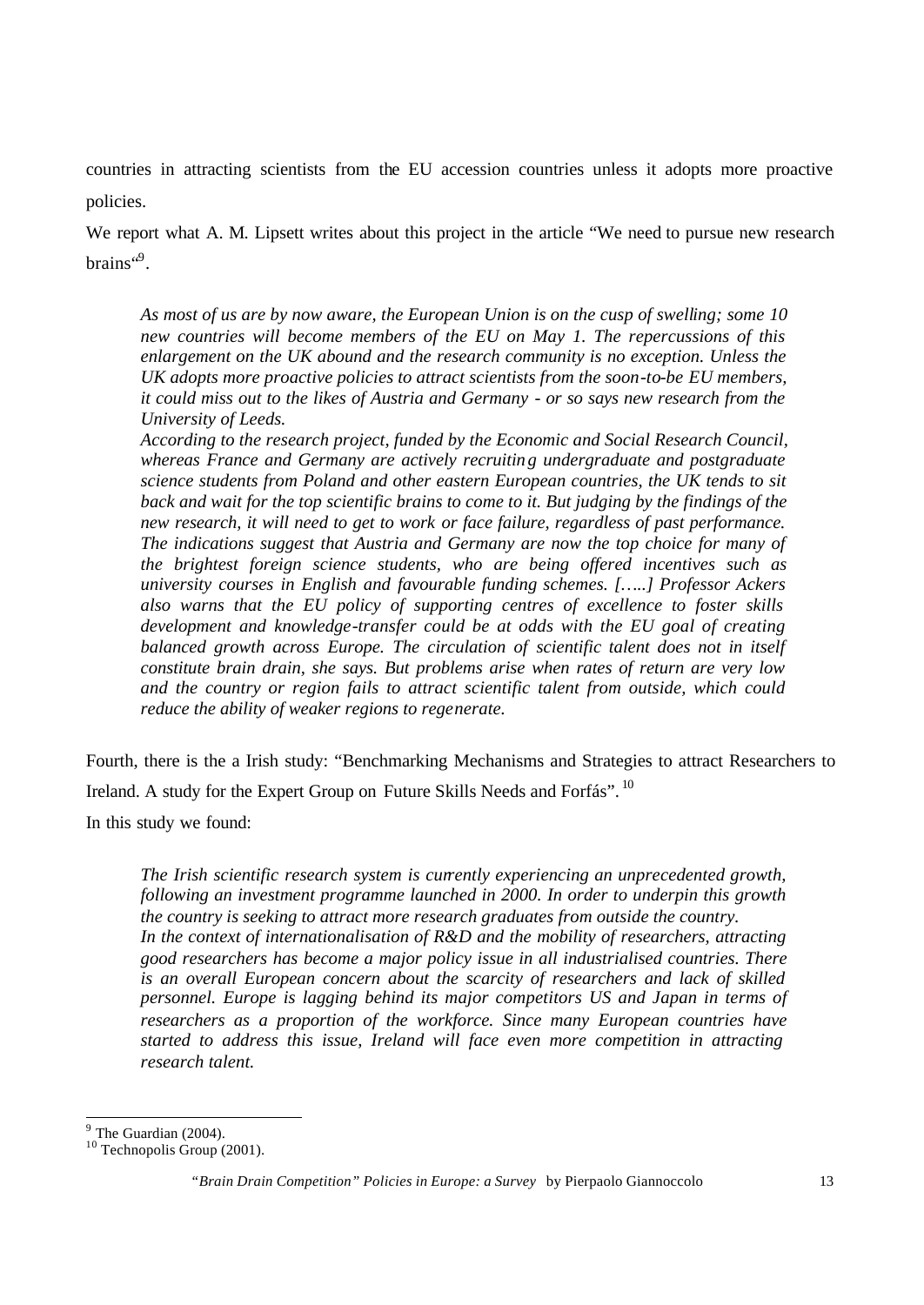#### **4. Effects of these policies on the Brain Drain in Europe**

It is not simple to analyse the impact of the policies and strategies above mentioned on the Brain Drain in Europe. Moreover, analysing the Brain Drain phenomenon, both in the World and in Europe, we can immediately note a correspondence among the most important receiving countries and the ones that implement the most proactive policies to attract foreign scientist.

The phenomenon, however, is very highly concentrated in few countries: only five countries, Australia, USA, France, Germany and United Kingdom, attract 8 out of 10 foreign students of Oecd area. United States are far long the most important receiving country, hosting 34% of all foreign students, followed by United Kingdom 16%, Germany 13%, France11%, and Australia 8% .

In 1998 one million and 300,000 foreign students were enrolled in Oecd countries, 42% originating from member countries, 58% from other countries. The most represented nationalities in the first group were German, Turkish, French and Italian which are 25% of all foreign students and 50% of foreign students coming from an Oecd country.<sup>11</sup>

Let us now analyse the phenomenon in Europe. Data collected by SOPEMI (2000) show that the share of EU citizens in the total population of foreigners within EU countries is: 0.1 percent in Italy, 0.2 percent in Greece and Finland, 0.3 percent in Spain and Portugal and 0.8 percent in Denmark; 1.1 percent in Austria, 1.4 percent in the Netherlands and the UK, 2.0 percent in France and Ireland, 2.1 percent in Sweden and 2.3 percent in Germany. Only Belgium and Luxembourg have larger percentages (4.7 percent and 30 percent respectively), mainly because they are situated favourably within the  $EU<sup>12</sup>$ 

United Kingdom, Germany, France, Netherlands, Sweden and Austria are also the countries that implemented several and significant "Brain Drain policies".

"Ireland", report Luise Arkers (2004), "is a good example of a country traditionally characterised as an exporter of highly skilled labour that has transformed into a net import".

We now consider deeply the specific situation of France, Germany, Belgium Greece, Portugal and United Kingdom. These countries implemented with success these policies. Finally we consider the case of Italy and its "true state of emergency".

l

 $11$  Avveduto and Brandi (2002).

 $12$  Fakiolas (2004).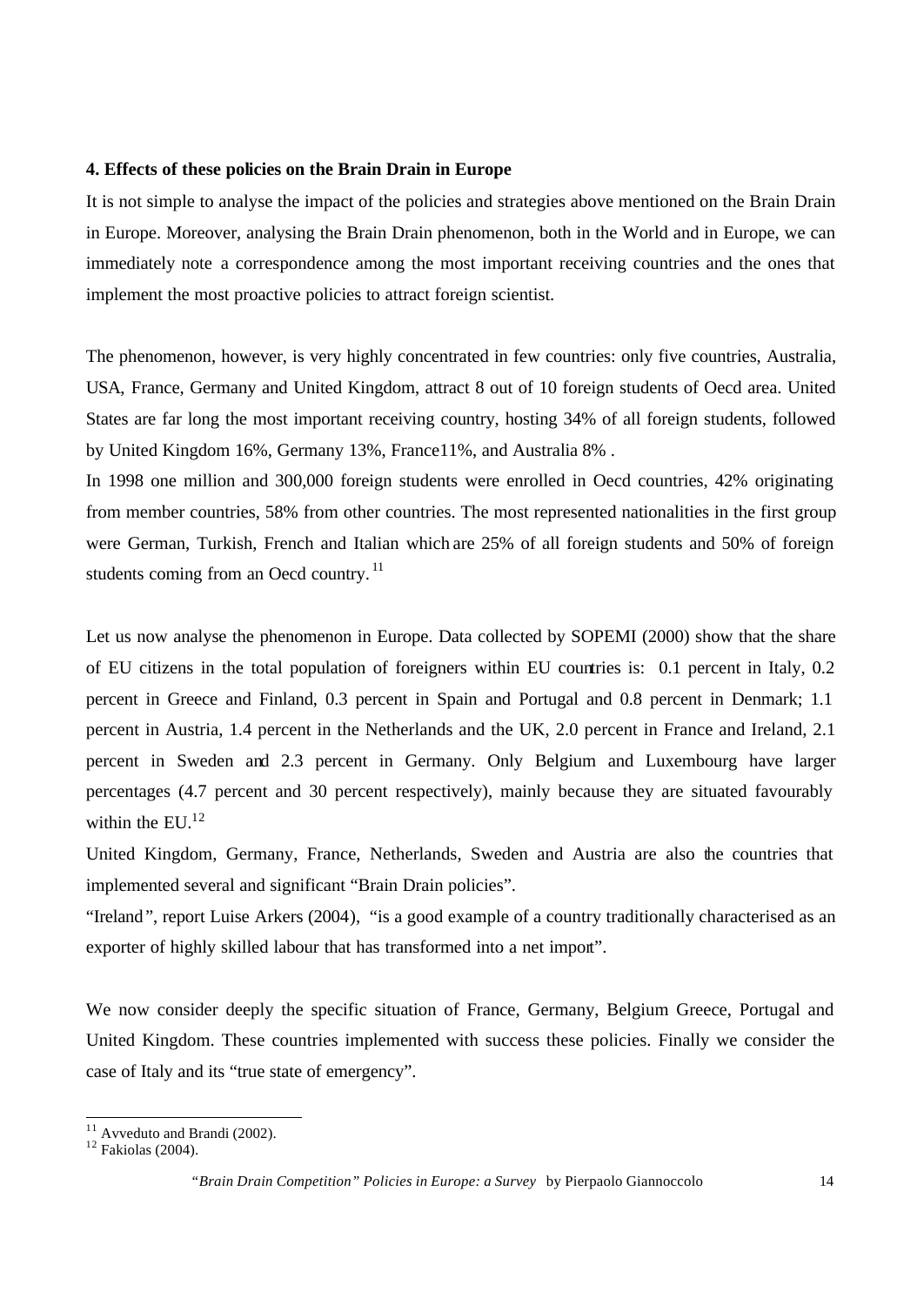#### **Positive examples**

In France, as in other countries, doctorate and post doctorate university courses bring in (if even for a short term) foreign-born talent. In 1999/2000, there were some 129,000 foreign students in French universities; a rise of 6% in just one year and it meant that foreign students accounted for 9% (and lower than the 13% seen in the mid-1980s). At the same time the number of French students dropped by 1%.

Between 1992 and 1994, Eastern Europe lost a considerable amount in terms of human capital and seemingly some was to the benefit of Germany: estimates are that some 82,000 highly skilled Eastern Europeans arrived in Germany. However, not unlike other countries in Europe, Germany finds it difficult to attract foreign intellectual capital and despite such efforts such as the introduction of 'green cards' to foster recruitment of specialists to IT.

Total employment in Belgium numbered some 3.8 million in 1998. Occupations in management stood at 424,000 and among them, just under one in ten were non-nationals; almost all of them (88%) were from the EU and other developed countries.

Until 1998, in Greece, the number of work permits issued to foreigners had been restricted to between 25,000 and 34,000. During the 1980s and 1990s, the largest share went to scientists and professionals (some one third in the mid 1990s). Most of the permits went to persons from Europe of which most were from the EEC region.

In 1998, there were a total of 88,605 foreigners working in Portugal. Thirty percent of the professional, managerial and technical occupations were foreign; the remaining 70% were in medium and low skilled occupations. The contribution of the EU for highly skilled workers in Portugal is evident. In 1998, more than half (52%) of the foreign highly skilled workers were from the EU (people from Brazil were the second largest contingent). Among the foreigners arriving in Portugal in 1999 and 2000, the most skilled group continued to be made up of Europeans. In 2000, 46% of the foreign labour force from the EU had higher education compared with only 23% of those from Brazil.

The UK has a proven record of drawing on foreign talent to meet labour market demands and also sending many qualified scientists and engineers overseas. In fact, in receptor countries like the US and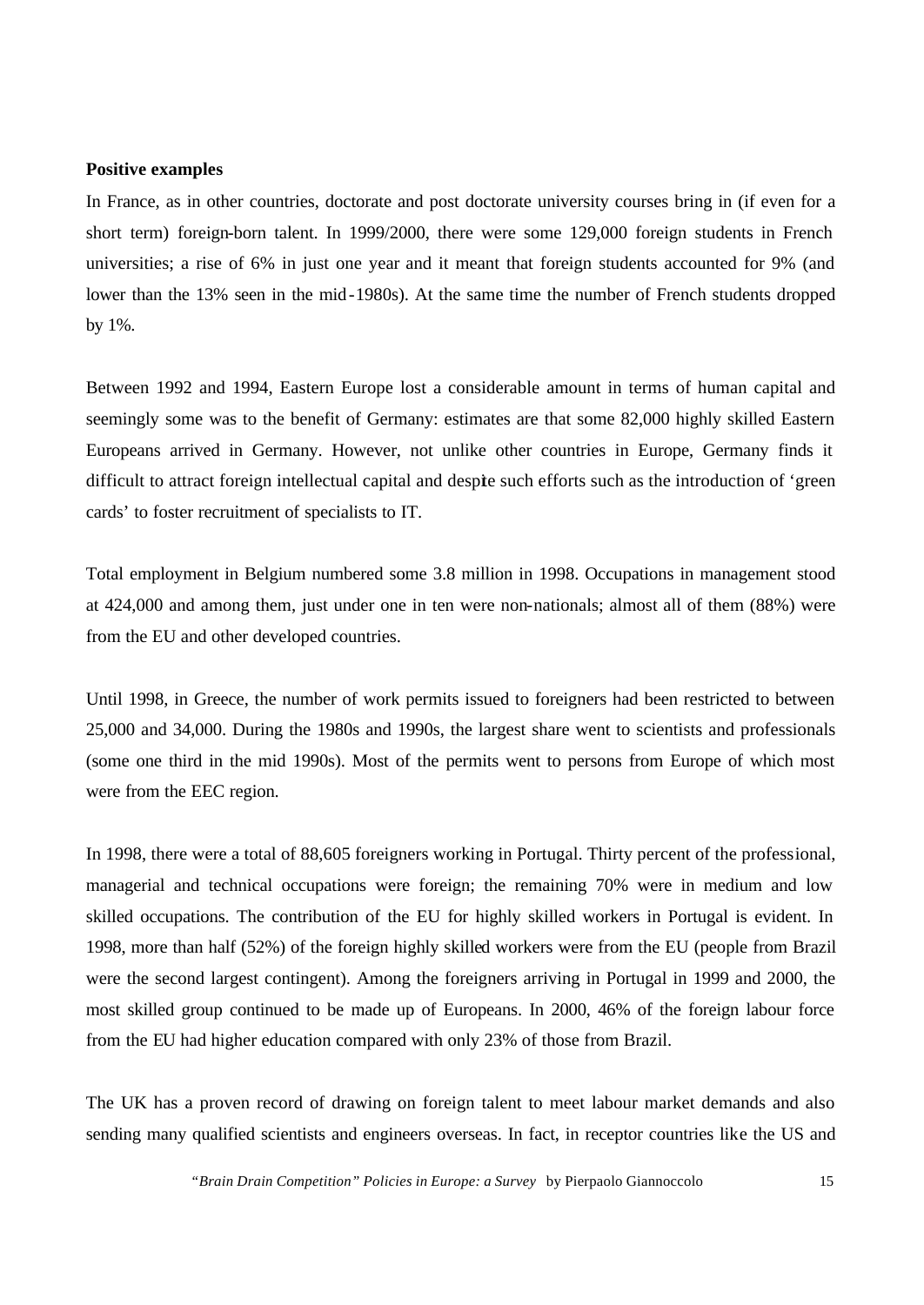Canada, the largest contingent from Europe is from the UK. For almost all of 1980s and the 1990s, the UK enjoyed net gain in EU flows. Furthermore, the UK permit system has responded successfully to bring in health and medical services workers.

#### **Negative exemplum: The Italian case**

Italy is a country that supplies talent to Europe and the Americas: in the 1960s, Switzerland attracted a significant share of Italian professionals — in 1966 alone, some 2,000 engineers and 540 physicians obtained a Swiss passport; in the late 1960s they went to the Americas. At the end of the 1990s, Italy was suffering a 'drain' of its graduates – between 1996 and 1999, more than 2,300 graduates.

The presence of foreign students in Italy remains relatively low: a peak of 3% was reached in the 1980s and a decade later was at about the same level.<sup>13</sup>

The actual possibility of staying is over 50% for Italians, who already have a firm plan to stay. This indicator allows to measure the potential gain and losses of the country of origin and of the host country, the latter are for European countries most likely to occur in Italy, Greece, Spain and Germany. In Italy this process, just starting, may be stopped due to change in different set of general policies adopted. Actually, Italy seems still not particularly aware of the value and potential benefits coming from hosting foreign students, no specific policies have been adopted to develop this resource.

It is significant the fact that some countries analyse the Italian case as a important exemplum where the Government is enable to retain his researchers and attract foreign ones.

For example, the MOBEX study, which was part of the ESRC Science in Society Programme, took an in-depth look at the science jobs context in Italy and the UK.

In a report of this study, the authors write

*"The brain drain of scientists from Italy is now on the national political agenda. It is a matter of concern that scientists need to leave Italy to advance their careers but they also face massive reintegration problems when they return," Louise Ackers explains. Her Italian colleague, Sonia Morano-Foadi, attributes this paradox partly to the influence of the so-called 'barone', the professors who are allegedly the 'deal-makers' in the university jobs market, often requiring scientists to work for them for up to two years without pay in order to progress. This may also explain why Italy attracts few international scientists, the researchers claim."*

l

 $13$  Avveduto and Brandi (2002).

*<sup>&</sup>quot;Brain Drain Competition" Policies in Europe: a Survey* by Pierpaolo Giannoccolo 16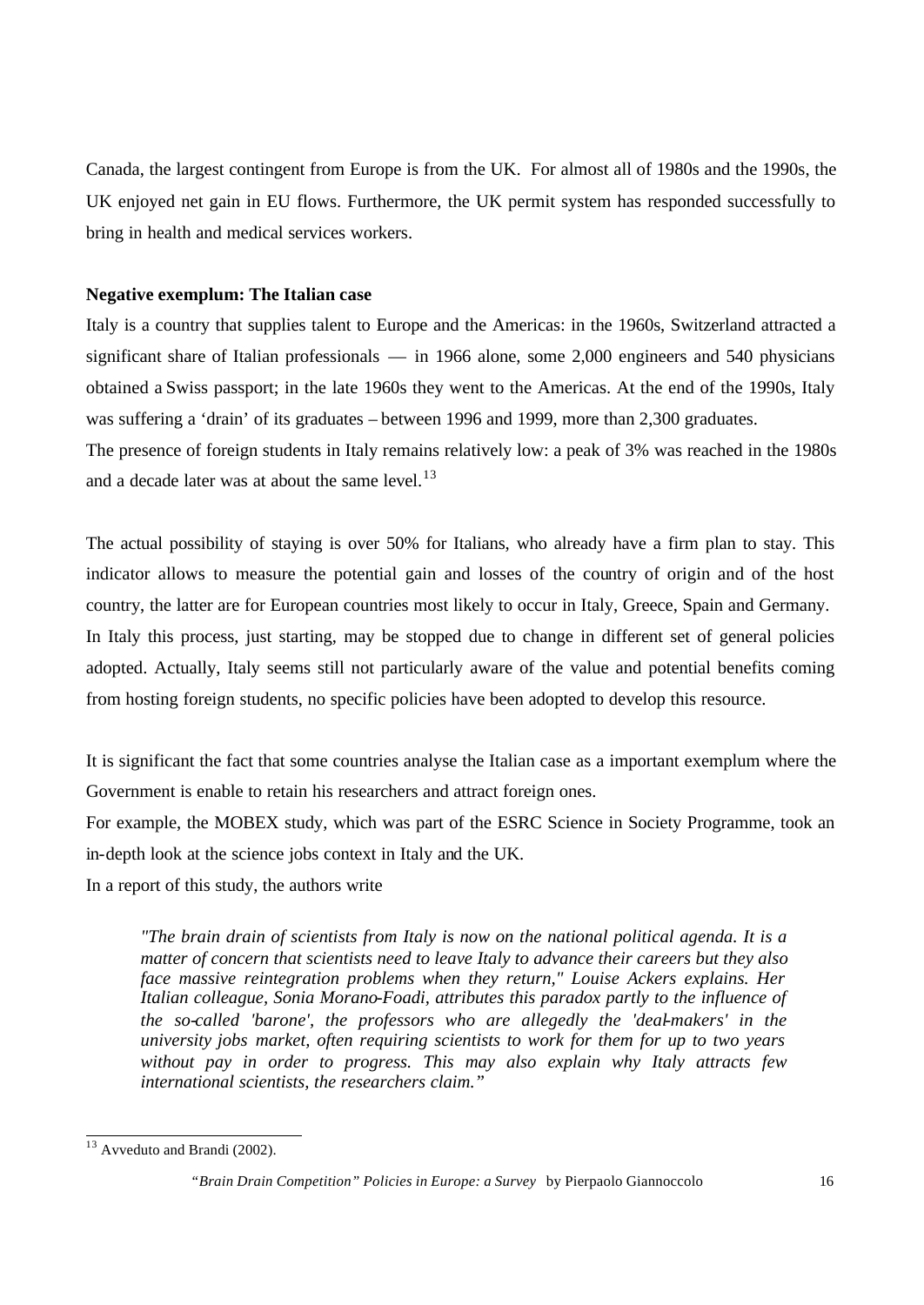The Italian Government is trying to turn the brain drain into a gain. The so-called operation 'brain buster', launched by the MIUR (with the law DM 26/01/2001) aimed to attract back Italian scientists and/or foreign academics working in the research sector abroad. In 2003 (DM 20/3/2003) the Government allocated some resources to call back some of those brains researching abroad. Following such operation, at present 96 researchers have moved back to Italy. The candidates willing to work in an Italian university are selected through the chiamata diretta system and not through the usual concorsi procedure. In the MOBEX study, the authors report :

*"We have asked our respondents if they were aware of any policy of the Italian Government to attract brains back to Italy. In general, they express some doubts about the programme 'brain buster'. The main reasons they advocated were: short-term appointments and transparency of the system. Some of them were aware about this new programme, while others did not know about it or were sceptical and express their views in a critical fashion."*

Others authors are sceptic about the possibility to the Italian Authorities to stop and reverse the Brain Drain. For exemplum, referring to the Italian context, Pelizon underlines that whilst international exchange constitutes the "lifeblood of research", the failure of Italian scientists to return has lead to a "true state of emergency" in Italian Science (2002). Furthermore, Paterlini refers to the "broken promises and disappointed scientific hopes' of Italian returnees" (2002).

Finally, Morano – Foadi, reports the

*"General lack of a relationship between excellence or performance and progression in Italy with the result that stay-at-home Italians that had "served their time" in the academic system were often privileged over and above well published and experienced potential returnees" (2003 Morano – Foadi).*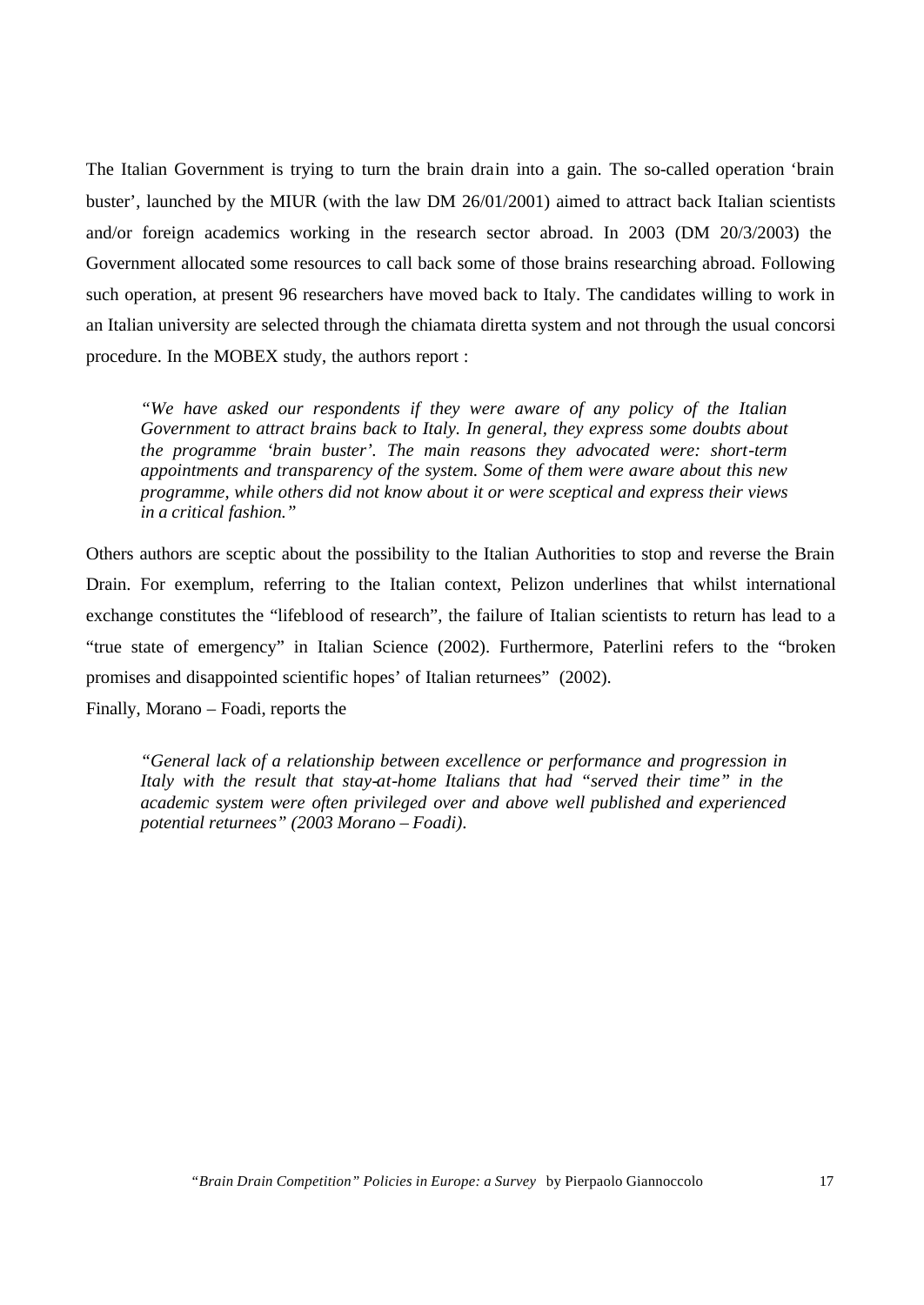# **5. Conclusions**

To compete, to obtain the "1.2 million additional research personnel, including 700.000 additional researchers" necessary to "irrigate" the industries science-based, The EU remind that it is not sufficient increase the investment in Research. We have to stop the European Brain Drain. We have to reverse it, "Europeans who have moved abroad would love to come home". We have to remember that the "Brain Drain should work in both directions", then we have to attract foreign brilliant scientists.

The European Commission suggests, from one side, to invest more in research (3% of GDP) and, from the other side, to implement policies and strategies to reverse the Brain Drain and "make the Europe attractive to the researchers from the rest of the world". In the paragraphs below, we analyse deeply these concepts.

Some countries follow (and often anticipate) the EU's suggestions (i.e. UK, France, Germany, Belgium, etc) and effectively reverse the Brain Drain and attract foreign researchers. Others, like the Italy seems still not particularly aware of the value and potential benefits coming from hosting foreign students and no specific policies have been adopted to develop this resource. The Italian case is considered a case study because the Italy is "a countries that supplies talent to Europe and the Americas" and suffers a dramatic 'Drain' of its researchers.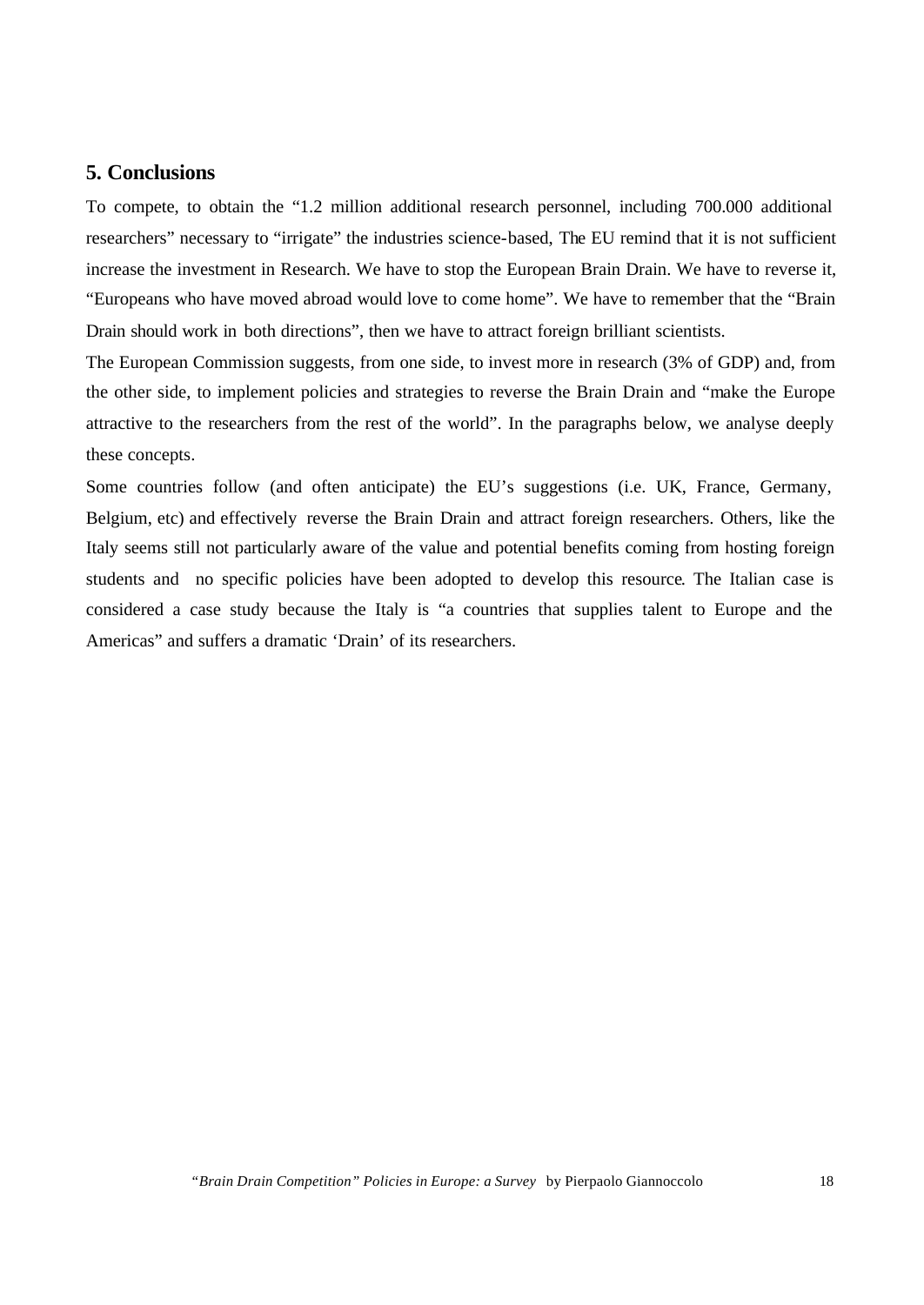# **APPENDIX**

# *Overview of mechanisms to attract foreign research graduates in Europe Tab 1/5*

| <b>MECHANISM</b>        | <b>DESCRIPTION</b>                                                                                                                                                                                                                                                                                                                                                                                                                                                                                                                                                                                          | <b>COUNTRY</b>                                                                    |
|-------------------------|-------------------------------------------------------------------------------------------------------------------------------------------------------------------------------------------------------------------------------------------------------------------------------------------------------------------------------------------------------------------------------------------------------------------------------------------------------------------------------------------------------------------------------------------------------------------------------------------------------------|-----------------------------------------------------------------------------------|
|                         |                                                                                                                                                                                                                                                                                                                                                                                                                                                                                                                                                                                                             |                                                                                   |
|                         | Particular scientific visa procedure for third country researchers<br>and a work permit is automatically issued for spouses                                                                                                                                                                                                                                                                                                                                                                                                                                                                                 | France, Germany                                                                   |
|                         | Increase the speed of processing visa applications for student<br>and researchers                                                                                                                                                                                                                                                                                                                                                                                                                                                                                                                           | Denmark, UK                                                                       |
|                         | Flexible administrative arrangements for researchers                                                                                                                                                                                                                                                                                                                                                                                                                                                                                                                                                        | Finland                                                                           |
| Immigration<br>policies | Special measures to facilitate the entry of skilled workers in<br>current demand<br>Denmark introduced fast tracking of IT skilled persons as part of<br>'job-card'.<br>German 'IT-specialists Temporary Relief Programme' - "green<br>"cards"<br>A 5-year programme to attract IT and biotech persons to Ireland<br>The UK permit system has responded successfully to bring in<br>health and medical services workers<br>The Netherlands and Belgium continue with restrictive<br>employment policy, although there are special considerations for<br>highly skilled workers that are in demand (e.g. IT) | Belgium, Denmark,<br>Germany, Greece,<br>Ireland,<br>Netherlands,<br>Portugal, UK |
|                         | Provision of a continuos visa in place of having to renew permits<br>every years                                                                                                                                                                                                                                                                                                                                                                                                                                                                                                                            | <b>UK</b>                                                                         |
|                         | Allowing applications for researchers to be made in the French<br>Embassy in their home country (eliminating the need to go<br>through the International Immigration office) reduces time for<br>applications and the possibility of rejection                                                                                                                                                                                                                                                                                                                                                              | France                                                                            |
|                         | Providing the researcher with an agent (who will moderate<br>administrative procedures once the Embassy has permitted the<br>researcher to obtain the visa)                                                                                                                                                                                                                                                                                                                                                                                                                                                 | France                                                                            |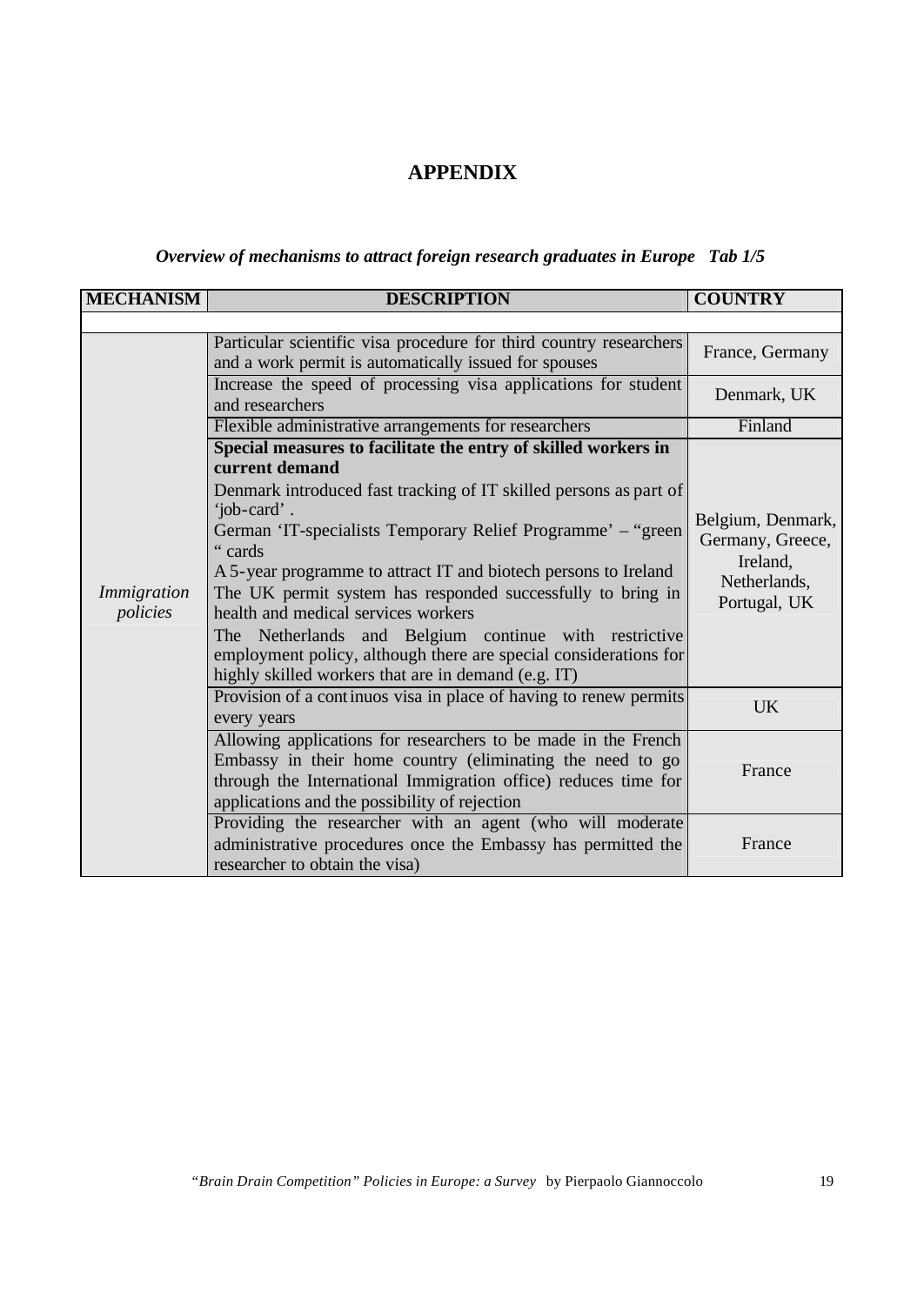**Overview of mechanisms to attract foreign research graduates in Europe Tab 2/5**

| <b>MECHANISM</b>                    | <b>DESCRIPTION</b>                                                                                                     | <b>COUNTRY</b>    |  |
|-------------------------------------|------------------------------------------------------------------------------------------------------------------------|-------------------|--|
|                                     |                                                                                                                        |                   |  |
|                                     | All researchers' children have the right by law to day-care                                                            | Finland, Sweden   |  |
|                                     | Replacement costs for researchers on sabbaticals are covered                                                           | Belgium           |  |
|                                     | Some countries provide easier access to fast-track language                                                            |                   |  |
|                                     | courses                                                                                                                |                   |  |
|                                     | Greece provides language courses to the family                                                                         |                   |  |
|                                     | In Germany, the Alexander von Humboldt Foundation and the                                                              | Germany, Greece,  |  |
|                                     | German Academic Exchange Service provide support for                                                                   | Luxembourg,       |  |
|                                     | language courses before the start of the fellowships they finance                                                      | Finland, Belgium  |  |
|                                     | In Luxembourg and Finland, special language and cultural                                                               |                   |  |
|                                     | support is offered to accompanying children both in the foreign                                                        |                   |  |
| Incentives to                       | and mother tongues                                                                                                     |                   |  |
| the researchers<br>and their family | The researcher's family is taken into account when granting<br>funding for stays abroad                                | Finland           |  |
|                                     | A work permit is automatically issued for spouses of the<br>researchers                                                | France, Germany   |  |
|                                     | Foreign researchers can benefit from reduced fees, subsidised                                                          |                   |  |
|                                     | accommodation and guesthouses mostly for short stays.                                                                  | Finland           |  |
|                                     | The Kastler Foundation provides personalised assistance to                                                             |                   |  |
|                                     | researchers from abroad.                                                                                               | France            |  |
|                                     | Free accommodation and travel payment for visiting professors                                                          |                   |  |
|                                     | for up to 1 year                                                                                                       | Finland           |  |
|                                     | In the new Greek programme for temporary employment of                                                                 | Greece            |  |
|                                     | foreign researchers, moving costs for the family are also covered                                                      |                   |  |
|                                     |                                                                                                                        |                   |  |
|                                     | the UK spends $\pounds$ 62 million on foreign students compared to                                                     | <b>UK</b>         |  |
|                                     | £254 million on home students, which is a ratio of nearly 1:4.                                                         |                   |  |
|                                     | There are prolific numbers of transnational mobility<br>schemes                                                        |                   |  |
|                                     |                                                                                                                        |                   |  |
|                                     | Portugal has increased the number of mobility fellowships for<br>incoming foreign researchers by 50% from 1994 to 1999 |                   |  |
|                                     | Finland has bilateral research exchange schemes with many of                                                           | Germany, Portugal |  |
|                                     | the candidate countries                                                                                                | Luxembourg,       |  |
| Grants and                          | Almost 50% of Luxembourg's national research grants are                                                                | Finland           |  |
| scholarships                        | allocated to non-nationals                                                                                             |                   |  |
|                                     | Scholarships to foreign scientists who establish research groups                                                       |                   |  |
|                                     | in Germany                                                                                                             |                   |  |
|                                     | The Kosmos Award, a prize of DM 750,000<br>is given to                                                                 | Germany           |  |
|                                     | establish a group of young researchers in Germany                                                                      |                   |  |
|                                     | For short term study visits for research students                                                                      | Finland,          |  |
|                                     |                                                                                                                        | Netherlands       |  |
|                                     | Research Grants / Fellowship                                                                                           | UK, France,       |  |
|                                     |                                                                                                                        | Denmark, UK       |  |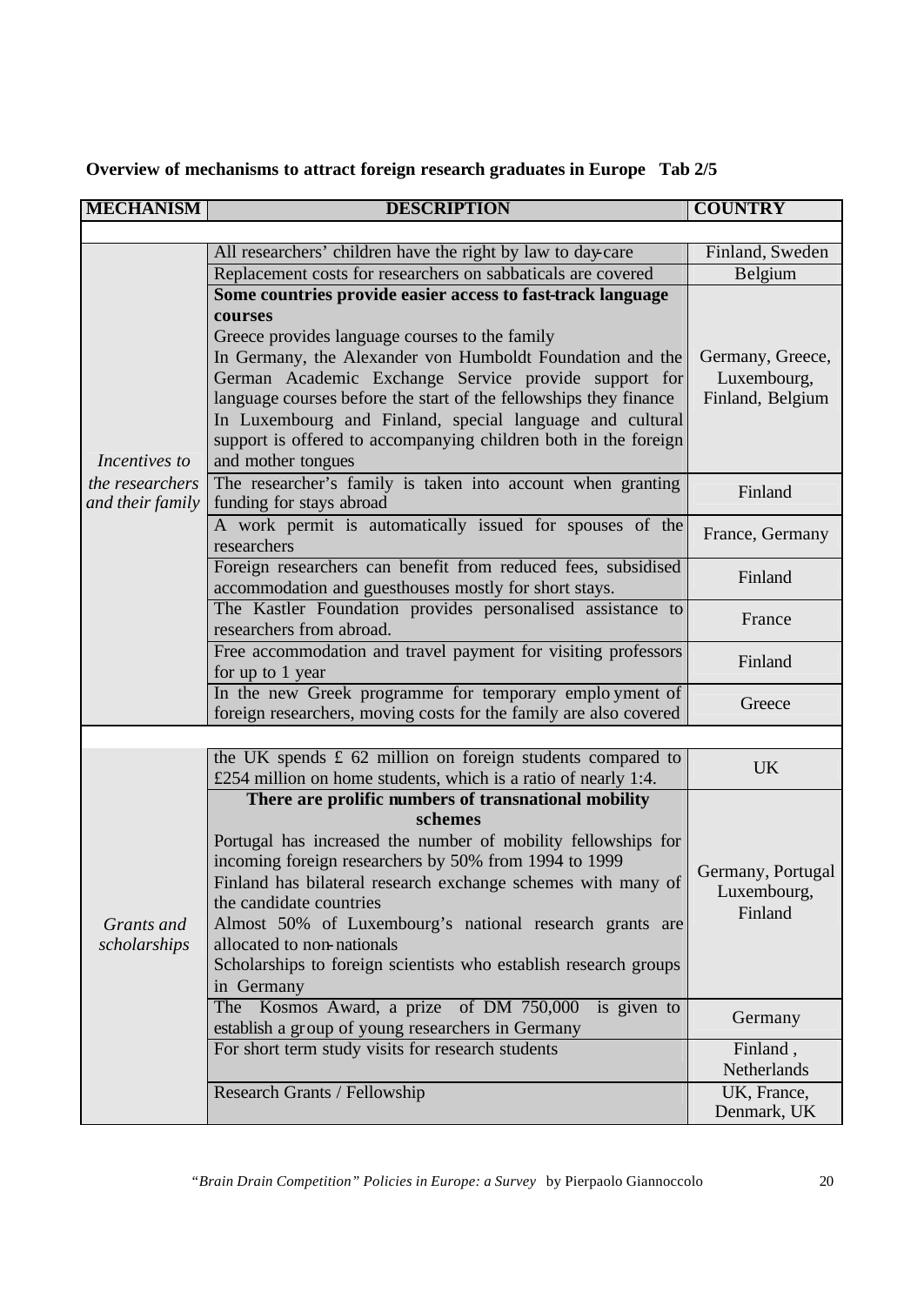| <b>MECHANISM</b>          | <b>DESCRIPTION</b>                                                                                                                                                                                                                                                               | <b>COUNTRY</b>                             |
|---------------------------|----------------------------------------------------------------------------------------------------------------------------------------------------------------------------------------------------------------------------------------------------------------------------------|--------------------------------------------|
|                           |                                                                                                                                                                                                                                                                                  |                                            |
|                           | The UK governments plans to increase the salaries of post-<br>doctorates by 25% and increase funding for hiring of university<br>professors.                                                                                                                                     | <b>UK</b>                                  |
|                           | Austria is moving towards a system where researchers in the<br>public sector are no longer civil servants and are therefore not<br>part of the specific civil service pension system.                                                                                            | Austria                                    |
| Tax and                   | Providing tax reductions specifically for researchers and                                                                                                                                                                                                                        |                                            |
| salaries                  | knowledge workers<br>Outstanding researcher tax reduction for up 3 years from 40% to<br>25% (Denmark, Sweden)<br>Speciality workers compensated with a rebate of 30% of total<br>earned during stay (Netherlands)                                                                | Denmark, Sweden,<br>Netherlands,<br>France |
|                           | Attempts to retain teachers educated in country by writing off<br>student loans of graduates who enter the teaching profession                                                                                                                                                   | <b>UK</b>                                  |
|                           |                                                                                                                                                                                                                                                                                  |                                            |
|                           | The 2004 government budget includes new tax relief for<br>companies that invest in R & D.                                                                                                                                                                                        | Ireland                                    |
|                           | Science Foundation Ireland (SFI) will plow €400 million into<br>research over the next three years                                                                                                                                                                               | Ireland                                    |
| Investment in<br>research | The Volkswagen Foundation will fund the establishment of ten<br>to twelve Lichtenberg professorships per year. The new<br>initiative will enable higher education institutes in Germany to<br>attract young scientists by establishing professorships in<br>innovative research  | Germany                                    |
|                           | Some 7000 teaching researcher posts have been created since<br>1997 to retain talent and encourage the return of post-doctorates<br>working abroad.                                                                                                                              | France                                     |
|                           | In 2000 the British government and the Wolfson Foundation, a<br>research charity, launched a five-year research award. The £20<br>million scheme aims to attract the return of Britain's leading<br>expatriate scientist and the migration of top young researchers to<br>the UK | <b>UK</b>                                  |

*Overview of mechanisms to attract foreign research graduates in Europe Tab 3/5*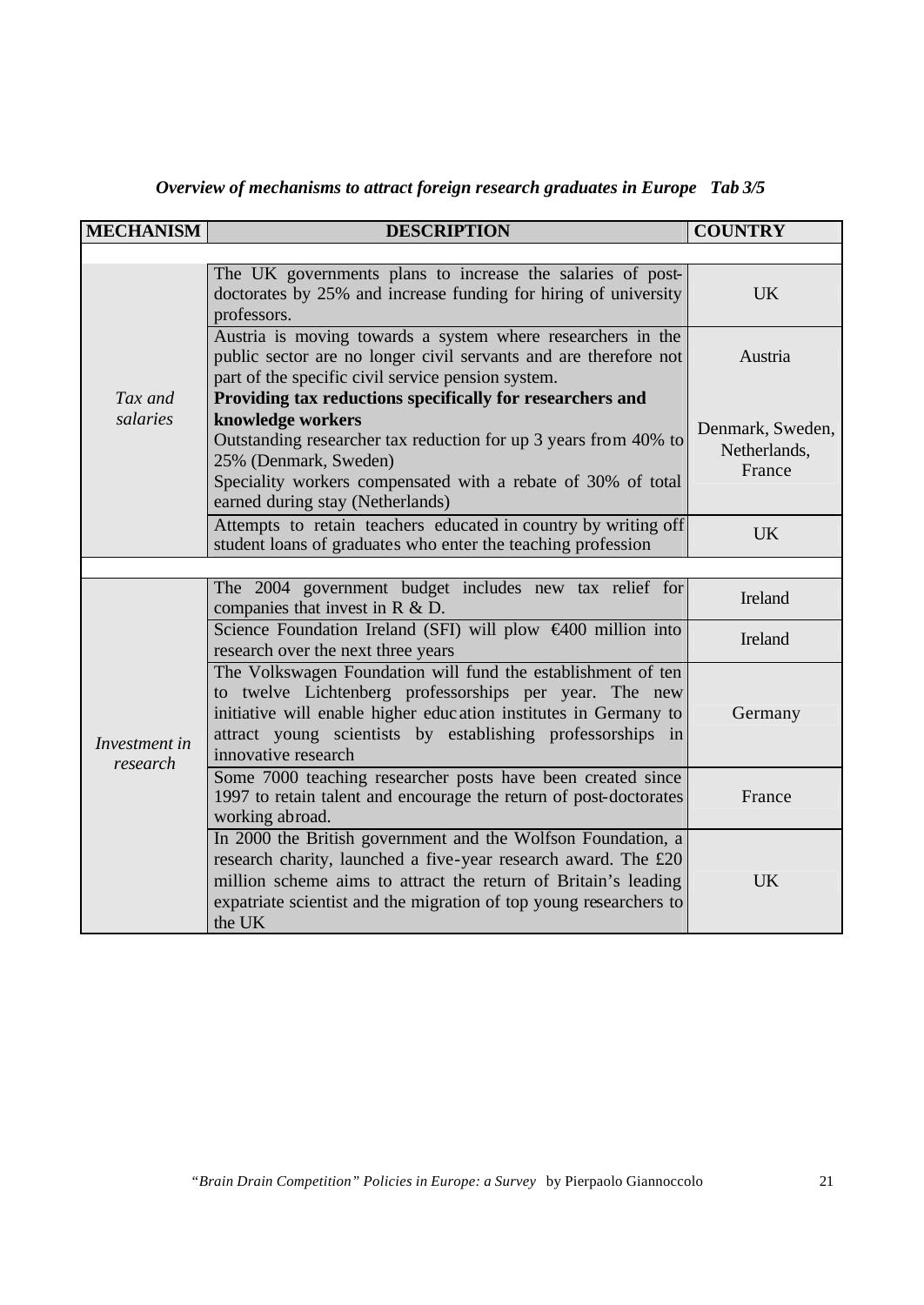| <b>MECHANISM</b>                        | <b>DESCRIPTION</b>                                                                                                                                                                                                                                                                                                                                                                                       | <b>COUNTRY</b>                         |
|-----------------------------------------|----------------------------------------------------------------------------------------------------------------------------------------------------------------------------------------------------------------------------------------------------------------------------------------------------------------------------------------------------------------------------------------------------------|----------------------------------------|
|                                         |                                                                                                                                                                                                                                                                                                                                                                                                          |                                        |
|                                         | Nation-wide integrated Internet sites on opportunities and<br>regulations                                                                                                                                                                                                                                                                                                                                | France,<br>Netherlands,<br>Finland, UK |
|                                         | The Kastler Foundation provides personalised assistance to<br>researchers from abroad.                                                                                                                                                                                                                                                                                                                   | France                                 |
|                                         | International data base for vacancies                                                                                                                                                                                                                                                                                                                                                                    | Netherlands                            |
| Marketing and<br>recruiting<br>policies | In the UK, open recruitment is common practice with some<br>schemes supporting the costs of recruiting outstanding<br>researchers from industry or overseas.                                                                                                                                                                                                                                             | <b>UK</b>                              |
|                                         | Austria<br>and France<br>actively recruiting<br>Germany<br>are<br>undergraduate and post-graduate science students from Poland<br>and other former eastern bloc countries.<br>Germany and Austria offer incentives such as university courses<br>in English and favourable funding schemes                                                                                                               | France, Austria,<br>Germany            |
|                                         | The Irish Ministers of Enterprise Trade and Development are<br>recruiting expatriates to return to build the software industry;<br>targeting those returning home for Christmas - Irish Christmas<br>recruitment                                                                                                                                                                                         | Ireland                                |
|                                         | The Department for Education and Employment launched the<br>UK Education Brand which marked the beginning of a three-<br>year programme to raise the profile overseas of UK education.<br>The Brand, together with generic marketing materials, supports<br>activities overseas of UK higher education<br>promotion<br>institutions. The budget put towards this initiative is 7.8 million<br><b>EUR</b> | <b>UK</b>                              |
|                                         | Unified body for international marketing                                                                                                                                                                                                                                                                                                                                                                 | France, Finland                        |
|                                         | Pursuing agreements with international associations                                                                                                                                                                                                                                                                                                                                                      | Denmark                                |
|                                         | Funding of International education-research networks                                                                                                                                                                                                                                                                                                                                                     | France                                 |
|                                         | In some research funding organisations in Member States,<br>foreign participation in recruitment<br>and/or<br>evaluation<br>committees is compulsory or facilitated<br>by<br>requiring<br>applications to be written in a 'world' language                                                                                                                                                               | Portugal, Finland,<br>Sweden           |

*Overview of mechanisms to attract foreign research graduates in Europe Tab 4/5*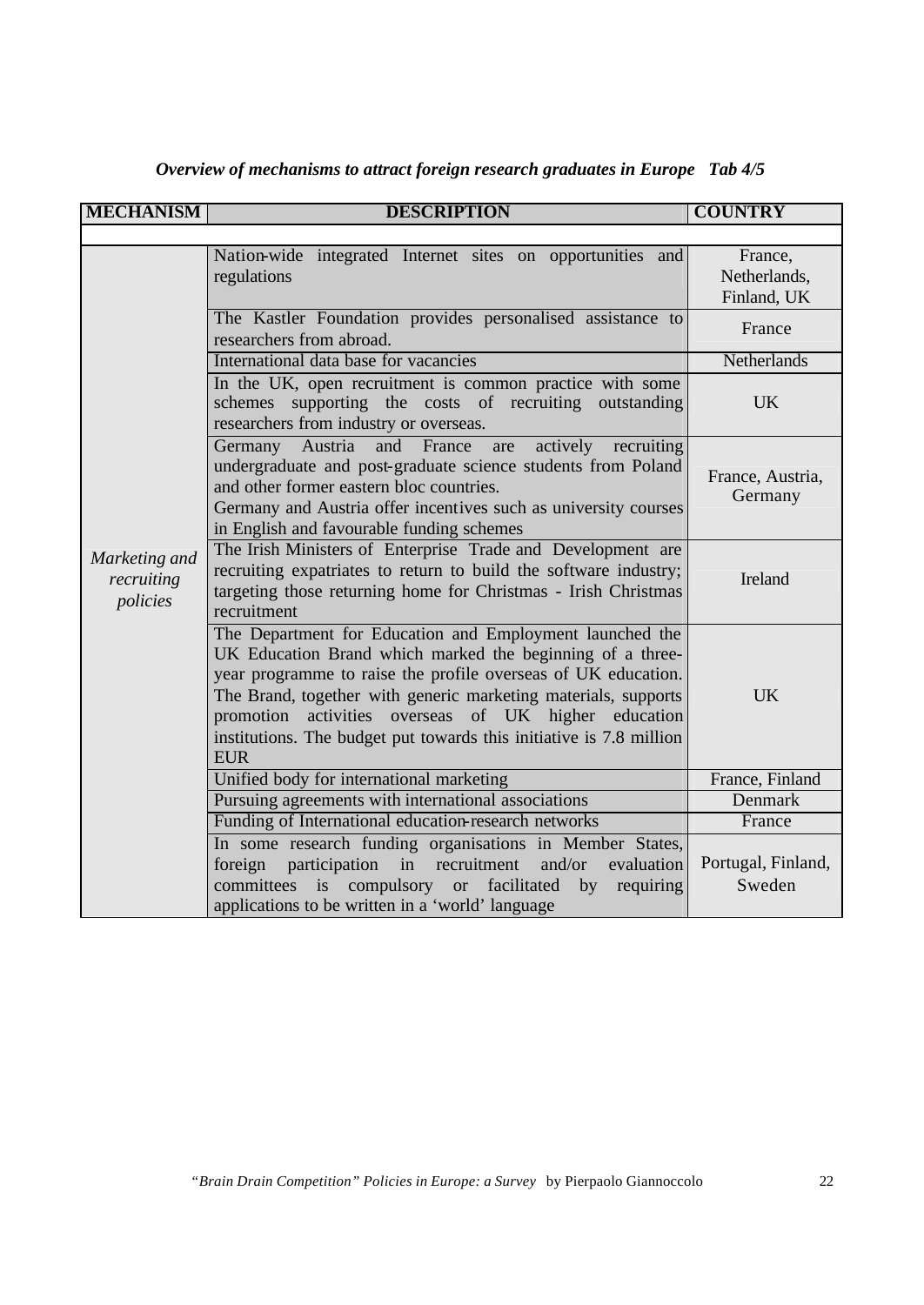| Overview of mechanisms to attract foreign research graduates in Europe Tab 5/5 |  |  |  |
|--------------------------------------------------------------------------------|--|--|--|
|--------------------------------------------------------------------------------|--|--|--|

| <b>MECHANISM</b>                                                                                      | <b>DESCRIPTION</b>                                                                                                                                                                                                                                                                                                                         | <b>COUNTRY</b> |
|-------------------------------------------------------------------------------------------------------|--------------------------------------------------------------------------------------------------------------------------------------------------------------------------------------------------------------------------------------------------------------------------------------------------------------------------------------------|----------------|
|                                                                                                       |                                                                                                                                                                                                                                                                                                                                            |                |
| <i>Studies and</i><br>analysis of the<br>immigration<br><i>policies of the</i><br>others<br>countries | ESRC (Economic & Social Research Council): "Science Brain<br>Drain – How some European countries attract the top<br>scientific talent" suggests how to compete with Austria,<br>Germany and France that are actively recruiting undergraduate<br>and post-graduate science students from Poland and other<br>former eastern bloc countries | UK.            |
|                                                                                                       | ESRC : "MOBEX project", which examines the factors that<br>influence scientists to make international career moves (with an<br>analysis of the causes why Italy attracts few international<br>scientists)                                                                                                                                  | UK.            |
|                                                                                                       | "Benchmarking Mechanisms and Strategies to attract<br><b>Researchers to Ireland".</b> A study for the Expert Group on<br>Future Skills Needs. How the Ireland will face even more<br>competition in attracting research talent                                                                                                             | Ireland        |
|                                                                                                       | "High Level Expert Group on Improving Mobility of<br><b>Researchers - Final Report"</b> (4 April 2001)<br>"Good practice examples" of the policies and strategies of the<br>Member States to attract researchers                                                                                                                           | EU             |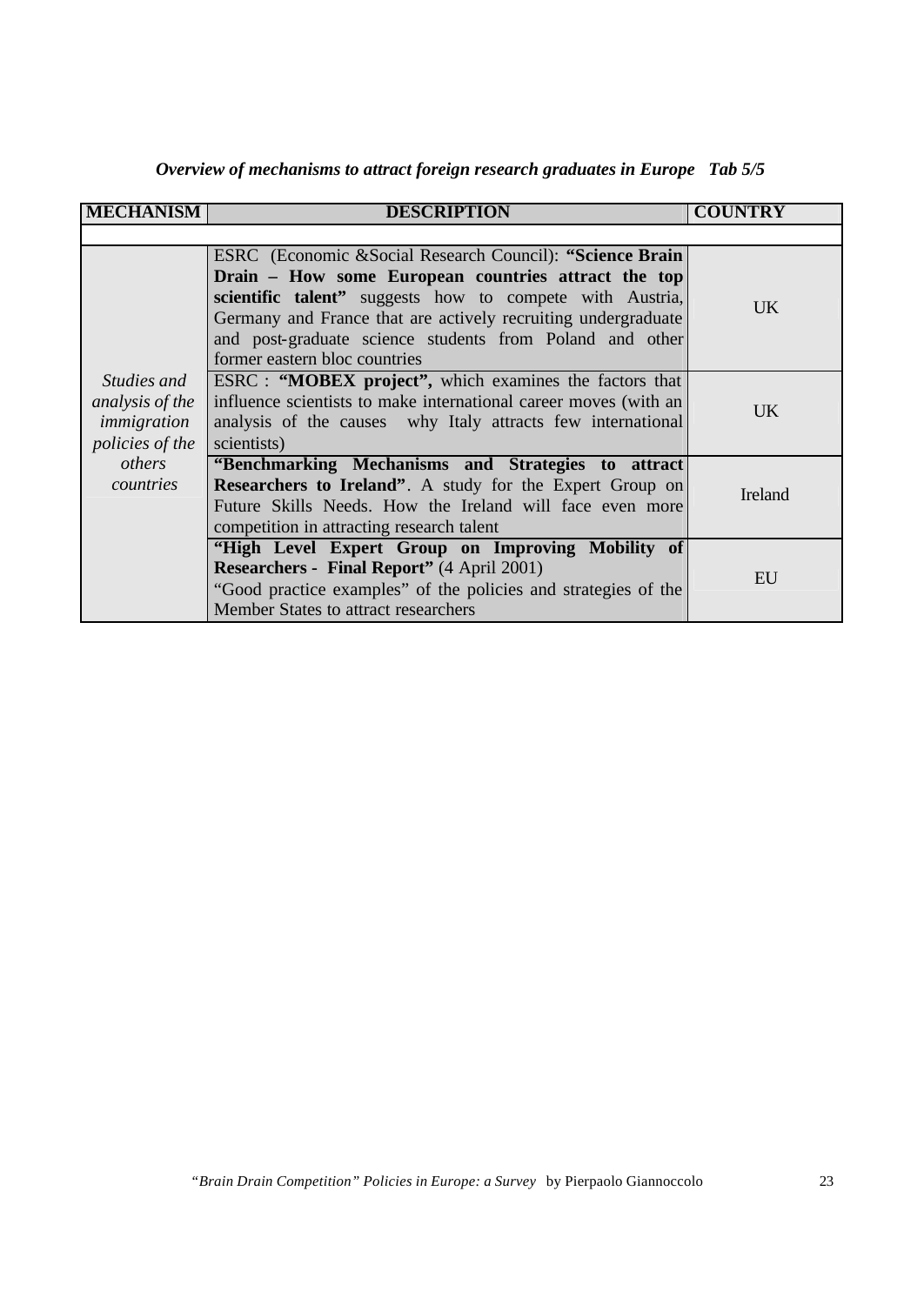# **Bibliography**

- **Ackers, L. (2004**) "Moving People and Knowledge: The Mobility of Scientists within the European Union", [online], http://www.liv.ac.uk/ewc/docs/Migration%20workshop/Ackerspaper03.2004.pdf
- **ADI** (Italian Association of Doctoral students and Doctors) **web- site** http://www.cervelliinfuga.it/testo.html
- **ADI web-site** http://www.dottorato.it and htpp://www.bur.it/sez-2b91.htm
- **ADI** Statistical data (1998), "La condizione dei dottorandi di Ricerca in Italia", in www.dottorato.it/docs
- **AFX** European Focus (2003) , "EU's Needs Immigration to Fill 1.7 Million Skill Shortage", AFX European Focus, February 7, Economic News, Company News, Section
- **Avveduto, S, M. C. Brandi (2002),** *"International Mobility: Students Vagantes"* Consortium of Higher Education Researchers (CHER) - 15th Annual Conference- 5 – 7 September 2002- Vienna, Austria
- **Ballerini, L. and E. Piazza (2001),** "A picture of doctoral studies in Italy" Eurodoc 2001, European Conference of Doctoral Students, http://www.eurodoc.net/phditaly.htm , Uppsala, 1-4 March
- **Ballerini, L. and E. Piazza (2002**) "The future of Italian doctors" available on line http://www.cb.uu.se/~lucia/ADIestero/eurodoc2002.html
- **Belfast Telegraph (1999).** *"New Moves to End Brain Drain*", December 17
- **Betti, P.G. (2000)** *"La ricerca scientifica? Una vera Cenerentola",* interview to E. Bellone, 11 March, L'Unita', in http://lgxserver.uniba.it/lei/rassegna/000403a.ht
- **Chu, J. (2004)** "*How to plug Europe's brain drain"*. Time [online], www.time.com, 13th January
- **COM (2001a)** European Commission Directorate general research, *"High level expert group on Improving mobility of researchers"* - Final Report – 4/04/2001
- **COM (2001b)** Commission Of The European Communities Brussels, 20.06.2001 331 Final *"Communication From The Commission To The Council And The European Parliament- A Mobility Strategy For The European Research Area"*
- **COM (2003)** Commission of the European Communities- *"Communication from the commission to the council and the European parliament - Researchers in the European research area: one profession, multiple careers"*- Brussels, July 2003 - 436 Final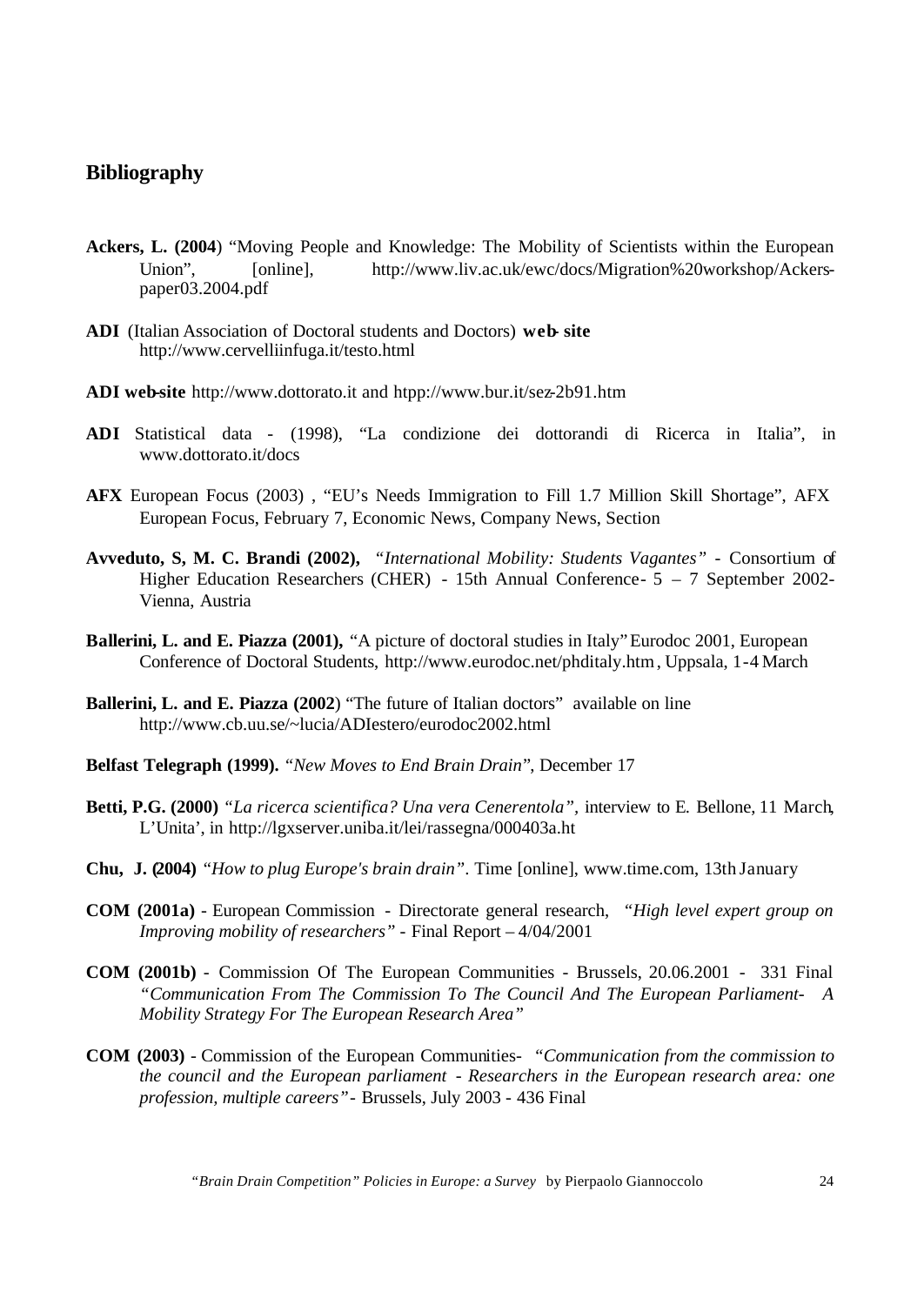- **ESRC (2004)** *"Science Brain Drain How some European countries attract the top scientific talent"* ESRC Press, 15th March, [online], http://www.esrc.ac.uk/ESRCContent/news/mar04-1.asp
- **EU site web**: *"Brain drain emigration flows for qualified scientists Executive summary and conclusions"* in http://europa.eu.int/comm/research/era/pdf/indicators/merit\_exsum.pdf
- **EU site web:** *"Weakening growth in investment and increasing brain drain: two major threats to the European knowledge-based economy",* in http://europa.eu.int/comm/research/press/2003/pr2511en.html
- **Fakiolas, R. (2004)** : *"The Economic Effects of Migration"* in: Migration and Political Intervention. Theories and Debates (Volume 1), Blaschke, Jochen (ed.)
- **Germano, G. (2001),** "Italy does not value its PhDs", 9th November, in http://nextwave.sciencemag.org/cg1/content/full/2001/11/06/2
- **Hellemans, A.( 2001**) *"Beating the European brain drain"* , Nature 414, November
- **JOBTEL, Dossier***"La Fuga Di Cervelli All'estero",* available on line http://www.jobtel.it/rubriche/dossier/ArchivioDossier/FugaCervelli.aspx
- **Lowell B. L. (2002)** *"Policy Responses to the International Mobility of Skilled Labour"* international migration papers, 45 - International Migration Branch - International Labour Office (ILO) Geneva.
- **MOBEX project** "Mobility and excellence in scientific labour markets: the question of balanced growth' (MOBEX)" Report on line: http://www.sci-soc.net/SciSoc/Projects/Economics/
- **Morano-Foadi and J.Foadi (2003),** *"Italian Scientific Migration: From Brain Exchange to Brain Drain"* presented at Symposium on Science Policy, Mobility and Brain Drain in the EU and Candidate Countries - Centre for the Study of Law and Policy in Europe - University of Leeds - July 27-28<sup>th</sup> in http://www.ysbl.york.ac.uk/~benini/PDF/braindrain.pdf
- **Palombini, A. (2001)** "Cervelli in fuga", Avverbi Edizioni, http://www.cervelliinfuga.it , Rome.
- **Pelizon, C. (2002)** "*Is the Italian Brain Drain Becoming a Flood?"*, 10th May in http://nextwave.sciencemag.org/cgl/content/full/2002/05/08/4
- **Perasso, G. (2003)** "Alcune provocatorie considerazioni sulla fuga di cervelli", 4th February, in http://www.lavoce.info
- **Peri, G (2002)** "I cervelli Italiani fuggono all'estero. Sempre più", 12th December, in http://www.lavoce.info
- **Peri, G. (2003)** "Risposte a Giancarlo Per asso", 4 February in http://www.lavoce.info